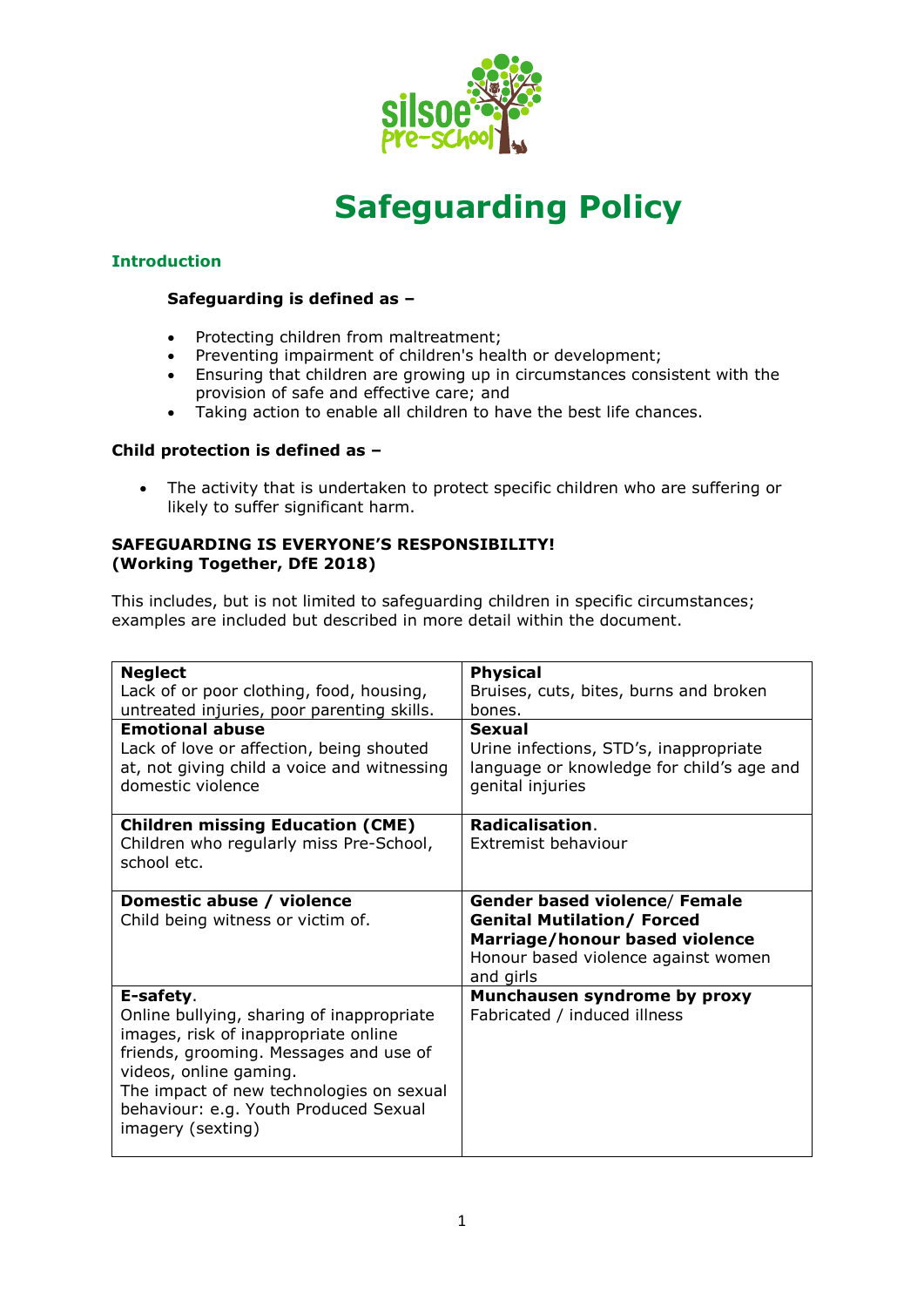| <b>Child Sexual Exploitation (CSE) and</b><br>trafficking<br>Children hanging around with older<br>people, gangs, receiving gifts, money or<br>affection in return for sexual favours.                                                                                         | Gang / youth violence<br>Risk of substance abuse, initiation /<br>hazing |
|--------------------------------------------------------------------------------------------------------------------------------------------------------------------------------------------------------------------------------------------------------------------------------|--------------------------------------------------------------------------|
| <b>County lines</b><br>Criminal exploitation in which criminals<br>groom and manipulate children in to drug<br>dealing. The 'lines' refer to mobile phones<br>that are used to control a young person<br>who is delivering drugs, often to towns<br>outside their home county. |                                                                          |

Silsoe Pre-School will fulfil their local and national responsibilities as laid out in the following documents: -

- Working Together to Safeguard Children (DfE 2018)
- Keeping Children Safe in Education (DfE ….2021)
- The procedures of Central Bedfordshire
- The Children Act 1989
- The Education Act 2002 s175 / s157
- What to do if you are worried a child is being abused (DfE, 2015)
- Prevent Duty, Counter Terrorism and Security Act 2015
- Serious Crime Act 2015

# **Aims of the Pre-School**

This policy will contribute to safeguarding our children and promoting their welfare by:

- Clarifying standards of behaviour for staff, volunteers and children;
- Contributing to the establishment of a safe, resilient and robust ethos in Pre-School.
- Introducing appropriate work within our programmes, activities and curriculum;
- Encouraging children and parents to participate;
- Alerting staff to the signs and indicators that all might not be well;
- Developing staff awareness of the risks and vulnerabilities children face;
- Addressing concerns at the earliest possible stage in the least intrusive way; and
- Reducing the potential risks children face of being exposed to violence, extremism,
- exploitation, or victimisation

# **This policy will support Staff in their practice to:**

- Identify the most vulnerable children and young people, through identifying their individual needs where possible and work with other professionals to support those needs identified.
- Identify types of abuse that children and young people may be experiencing.
- Identify families at risk or families who need support, such as Radicalisation, Domestic Violence or poor living conditions.
- Identify safer Recruitment procedures and appropriate working practice.
- Implement safeguarding procedures.
- Work in partnership with parents, children and other professionals supporting the family.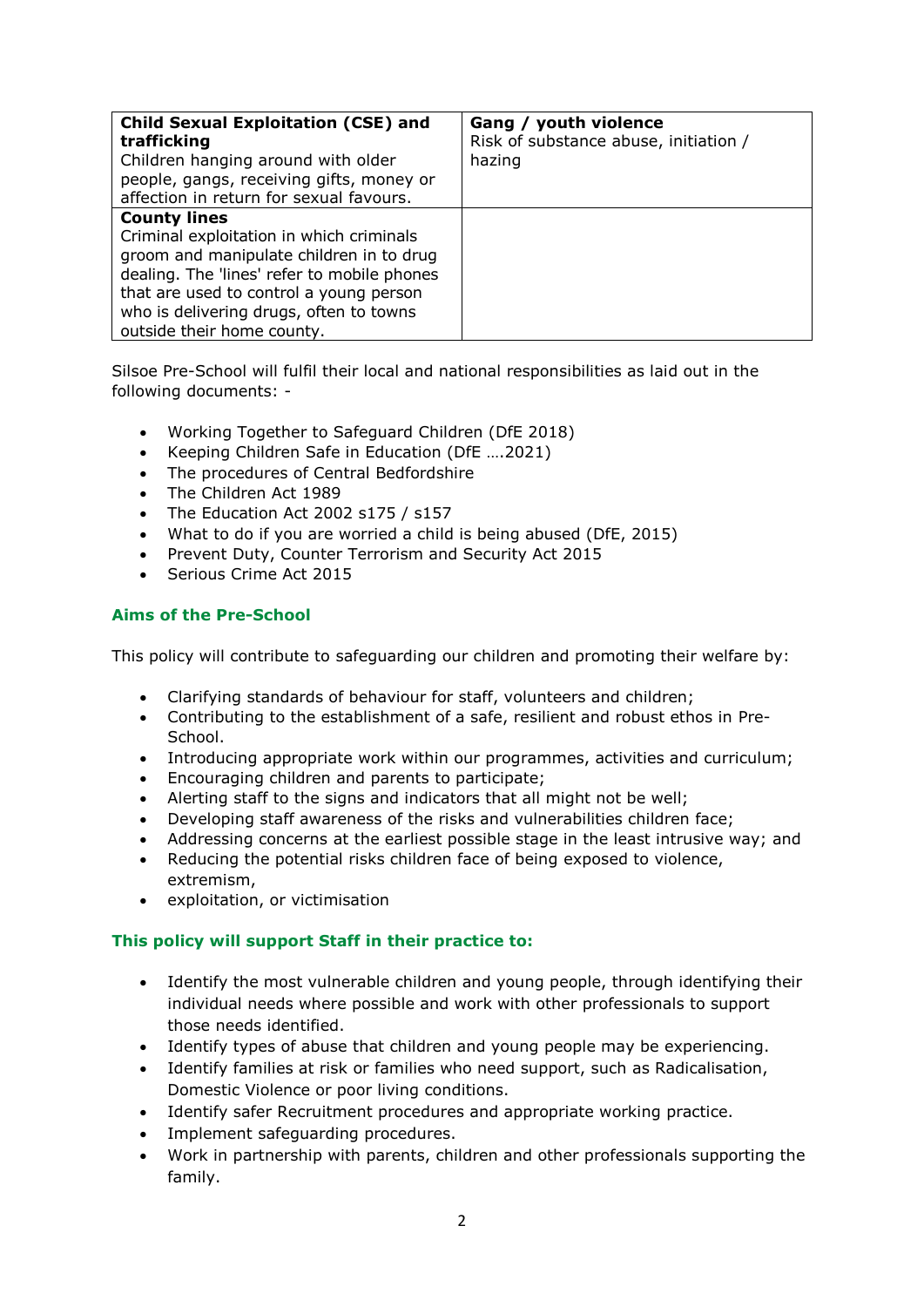# **Key Principles**

The key principle of safeguarding, as stated by the Central Bedfordshire Board is that safeguarding is everyone's responsibility. This is reinforced within the Statutory Guidance 'Keeping Children Safe in Education' (2021) and Working Together (2018).

- Always see the child first and consider what life is like for the child maintaining a culture of vigilance.
- Provide support and intervention at the earliest possible opportunity in the least intrusive way in accordance with Central Bedfordshire Thresholds Framework.
- Have conversations, build relationships and maintain professional curiosity.
- Focus on securing improved outcomes for children.
- Build a culture of openness and transparency where all staff are able to demonstrate an understanding of their role and responsibility to safeguard and promote the welfare of children.
- Every child is entitled to a rich and rounded curriculum.
- When issues are raised, all staff should speak out, addressing them internally where possible and engaging the Designated Safeguarding Lead (DSL) with the multi-agency response when required in accordance with interagency procedures.

All staff should be aware of the guidance issued by Central Bedfordshire Board Threshold Framework, in order to secure the support and intervention for children and young people at the earliest possible opportunity in the least intrusive way.

# **Safeguarding Roles**

- All staff recognise and know how to respond to signs and symptoms that may indicate a child is suffering from or likely to be suffering from harm. They understand that they have a responsibility to act immediately by discussing their concerns with the Designated Safeguarding Lead (DSL) or Deputy Designated Safeguarding Lead.
- The Manager and Deputy are the designated person and back-up designated person, responsible for co-ordinating action taken by the setting to safeguard vulnerable children and adults.
- All concerns about the welfare of children in the setting should be reported to the designated person or the back-up designated person.
- The designated person ensures that all Practitioners are alert to the indicators of abuse and neglect and understand how to identify and respond to these.
- The setting should not operate without an identified designated person at any time.
- The line manager of the Designated Lead is the Designated Officer.
- The Designated Lead informs the Designated Officer about serious concerns as soon as they arise and agree the action to be taken, seeking further clarification if there are any doubts that the issue is safeguarding.
- If it is not possible to contact the Designated Officer, action to safeguard the child is taken first and the Designated Officer is informed later. If the Designated Officer is unavailable advice is sought from their line manager or equivalent.
- Issues which may require notifying to Ofsted are notified to the designated officer to make a decision regarding notification. The designated person must remain up to date with Ofsted reporting and notification requirements.
- If there is an incident, which may require reporting to RIDDOR (Reporting of Injuries, Diseases and Dangerous Occurrences Regulations) the Designated Lead immediately seeks guidance from the Designated Officer. There continues to be a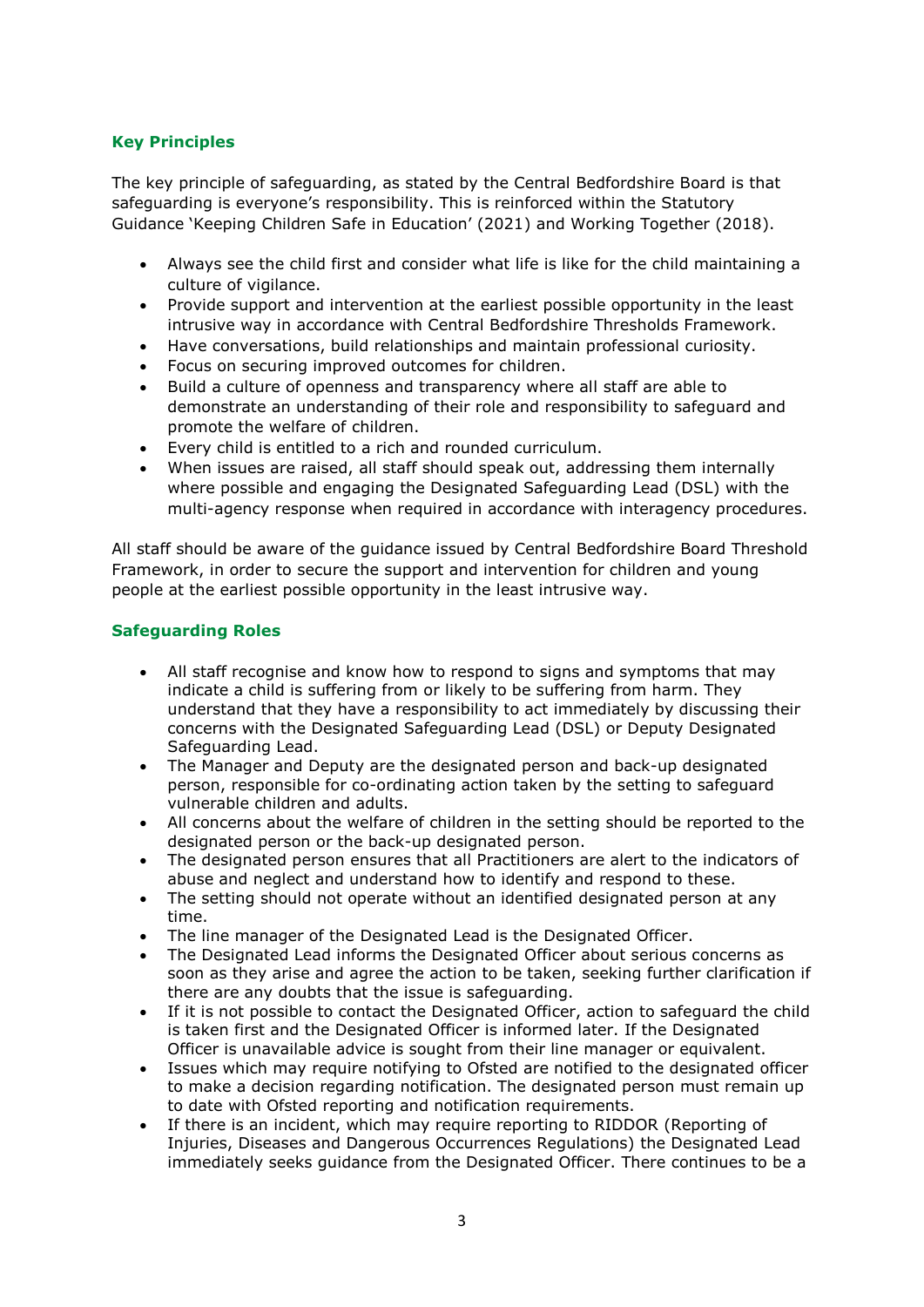requirement that the Designated Lead and Designated Officer follows legislative requirements in relation to reporting to RIDDOR.

 All settings follow procedures of their Local Safeguarding Partners (Central Beds Children's Safeguarding Board (CBSCB) for safeguarding and any specific safeguarding procedures such as responding to radicalisation/extremism concerns. Procedures are followed for managing allegations against staff, as well as for responding to concerns and complaints raised about quality or practice issues, whistle-blowing and escalation.

# **EXPECTATION**

## **All staff and visitors will:**

- Be familiar with this safeguarding policy and implement it consistently in the course of their work with children
- Be subject to Safer Recruitment processes and checks, whether they are new staff, supply staff, contractors, and volunteers
- Be alert to signs and indicators of possible abuse
- Record concerns and give the record to the Designated Safeguarding Lead (DSL) who is **Tahmina Haque** or **Jackie White** the Deputy Designated Safeguarding Lead.

#### **What we do when we are concerned about a child**

All concerns will be viewed alongside the CBSCB Thresholds Framework in order to ensure the appropriate support or intervention is provided at the earliest opportunity in the least intrusive way. The Pre-School also places due regard to the guidance contained in 'What to do if you are worried a child is being abused, 2015'.

If, in consultation with the CBSCB Thresholds Framework the level of concern sits at Level 2 or 3, an Early Help Assessment (EHA) should be completed with the consent of the parent / carer. Early help may also be provided on a single agency basis by the Pre-School, or additional support or advice for this work may be sought from the Early Intervention Hub / Stronger Families team as a multi-agency response. In cases where it is not possible to obtain consent from the parent / carer the Pre-School will seek advice from the Early Help Hub.

The Pre-School will review each case to ensure that any support or intervention provided has impacted positively on the welfare / safety of the child or young person and that improvement is sustained.

In the event that provision of Early Help has not led to improvements for the child / young person, or concerns escalate, the Pre-School will follow the step-up procedures published by the CBSCB Thresholds Framework.

In consultation with the CBSCB Thresholds Framework, if the concerns about the child or young person indicate that they may be at risk of, or are suffering significant harm, a referral will be made to the Access and Referral Hub on 0300 300 8585. The parent will be informed of the referral unless informing the parent may place the child / young person at increased risk of harm.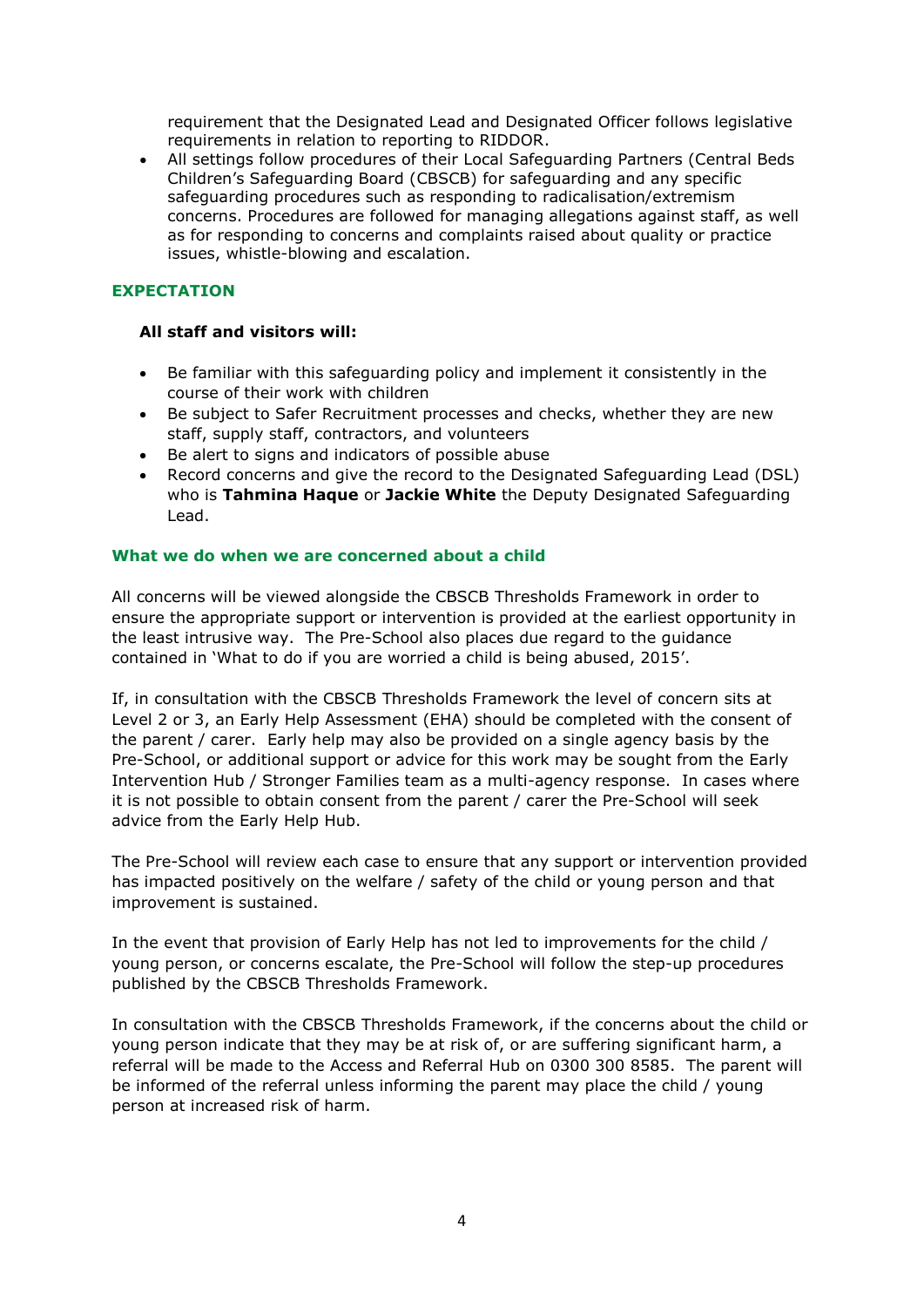In the event of a professional disagreement in relation to a specific concern, the Pre-School will follow the CBSCB procedures for resolution of professional disagreements, also known as escalation procedures.

# **Keeping Records**

Whenever staff observe worrying changes in a child's behaviour, physical condition or appearance, staff will use the Local chronology format to record concerns, listing actions and follow-ups.

We will also note changes to the child's behaviour, as this may build us a clear picture of other issues that may arise.

When a child or family member makes a disclosure, the exact words spoken by the child; the date, name and signature of the recorder will be written on the appropriate paperwork. Such records will be kept in a separate file and will not be accessible to people other than the Pre-School Manager, DSL, or other appropriate professionals working with or supporting the child and family.

Parents are asked to sign Consent to share paperwork when their child starts at the Pre-School, giving us permission to talk to professionals who may be required to support their child or their family. Unless there is a significant risk to the child, we will always work with families and talk to families first before referring to any other professional

# **Responding to marks or injuries observed**

- If a member of staff observes or is informed by a parent/carer of a mark or injury to a child that happened at home or elsewhere, the member of staff makes a record of the information given to them by the parent/carer on the safeguarding form, which is signed by the parent/carer.
- The member of staff advises the designated person as soon as possible if there are safeguarding concerns about the circumstance of the injury.
- If there are concerns about the circumstances or explanation given, by the parent/carer and/or child, the designated person decides the course of action to be taken.
- If the mark or injury is noticed later in the day and the parent is not present, this is raised with the designated person.
- If there are concerns about the nature of the injury, and it is unlikely to have occurred at the setting, the designated person decides the course of action required and a Safeguarding form is completed as above, taking into consideration any explanation given by the child.
- If there is a likelihood that the injury is recent and occurred at the setting, this is raised with the designated person.
- If there is no cause for further concern, a record is made in the Accident Record, with a note that the circumstances of the injury are not known.
- If the injury is unlikely to have occurred at the setting, this is raised with the designated person

#### **Responding to the signs and symptoms of abuse**

- Concerns about the welfare of a child are discussed with the designated person without delay.
- A written record is made of the concern on a Safeguarding incident reporting form as soon as possible.
- Concerns that a child is in immediate danger or at risk of significant harm are responded to immediately and if a referral is necessary this is made on the same working day.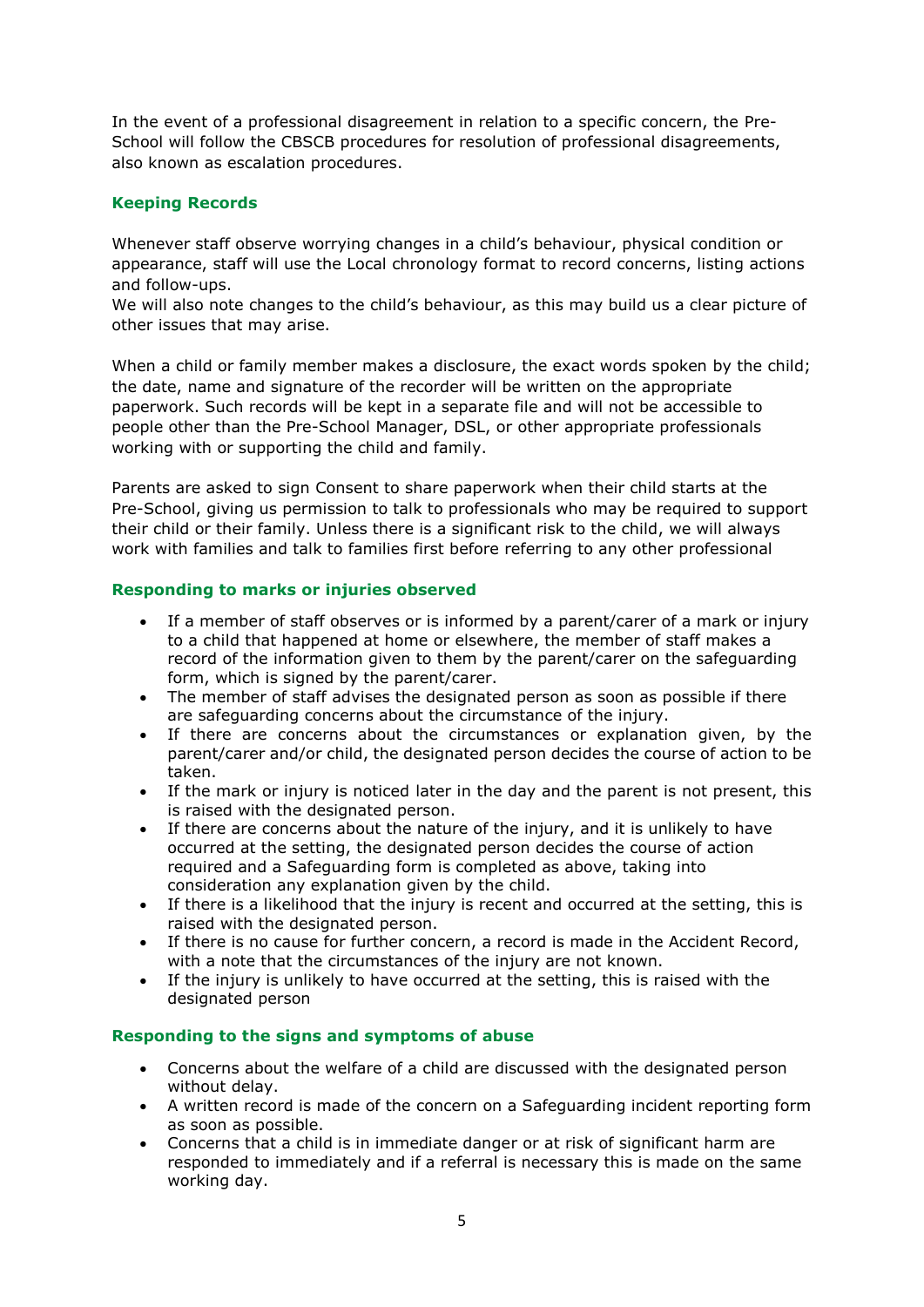# **Responding to a disclosure by a child**

- When responding to a disclosure from a child, the aim is to get just enough information to take appropriate action.
- The Practitioner listens carefully and calmly, allowing the child time to express what they want to say.
- Staff do not attempt to question the child but if they are not sure what the child said, or what they meant, they may prompt the child further by saying *'tell me more about that'* or *'show me again'.*
- After the initial disclosure, staff speak immediately to the designated person. They do not further question or attempt to interview the child.
- If a child shows visible signs of abuse such as bruising or injury to any part of the body and it is age appropriate to do so, the key person will ask the child how it happened.
- When recording a child's disclosure on a Safeguarding incident reporting form, their exact words are used as well as the exact words with which the member of staff responded.
- If marks or injuries are observed, these are recorded on a body diagram.

# **Involving Parents/Cares**

In general, we will discuss any safeguarding and child protection concerns with parents / carers before approaching other agencies, and will seek their consent to making a referral to another agency.

The staff member dealing with the concern will approach parents / carers after consultation with the Designated Safeguarding Lead (DSL), support will be given to staff from the DSL if required. However, there may be occasions when the Pre-School will contact another agency before informing parents/carers because it considers that contacting them may increase the risk of significant harm to the child.

#### **Seeking consent from parents/carers to share information before making a referral for early help (Tier 2/3\*)**

Parent / carers are made aware of the setting's Privacy Notice which explains the circumstances under which information about their child will be shared with other agencies. When a referral for early help is necessary, the designated person must always seek consent from the child's parents to share information with the relevant agency.

- If consent is sought and withheld and there are concerns that a child may become at risk of significant harm without early intervention, there may be sufficient grounds to over-ride a parental decision to withhold consent.
- If a parent / carer withholds consent, this information is included on any referral that is made to the local authority. In these circumstances a parent / carer should still be told that the referral is being made beforehand (unless to do so may place a child at risk of harm).

*\*Tier 2: Children with additional needs, who may be vulnerable and showing early signs of abuse and/or neglect; their needs are not clear, not known or not being met. Tier 3: Children with complex multiple needs, requiring specialist services in order to achieve or maintain a satisfactory level of health or development or to prevent significant impairment of their health and development and/or who are disabled.*

#### **Informing parents when making a child protection referral**

In most circumstances consent will not be required to make a child protection referral, because even if consent is refused, there is still a professional duty to act upon concerns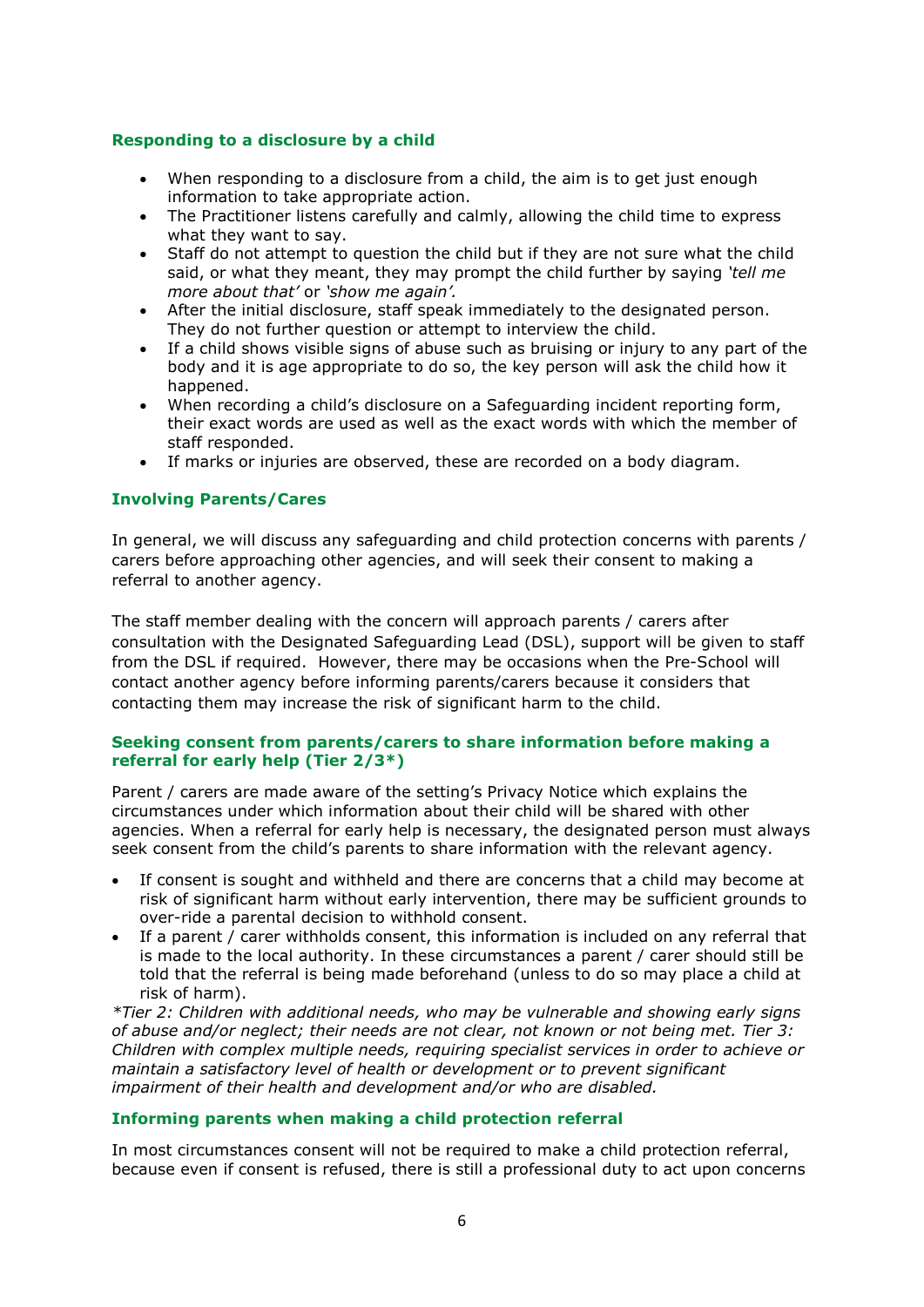and make a referral. When a child protection referral has been made, the designated person contacts the parents (only if agreed with social care) to inform them that a referral has been made, indicating the concerns that have been raised, unless social care advises that the parent should not be contacted until such time as their investigation, or the police investigation, is concluded. Parents are not informed prior to making a referral if:

- there is a possibility that a child may be put at risk of harm by discussion with a parent/carer, or if a serious offence may have been committed, as it is important that any potential police investigation is not jeopardised
- there are potential concerns about sexual abuse, fabricated illness, FGM or forced marriage
- contacting the parent puts another person at risk; situations where one parent may be at risk of harm, e.g. domestic abuse; situations where it has not been possible to contact parents to seek their consent may cause delay to the referral being made

The designated person makes a professional judgment regarding whether consent (from a parent) should be sought before making a child protection referral as described above. They record their decision about informing or not informing parents along with an explanation for this decision. Advice will be sought from the appropriate children's social work team if there is any doubt. Advice can also be sought from the Designated Officer.

*Parents / carers will be informed about our safeguarding policy through: our website and policy folder, which is available for parents to read on request. Should parents wish to have a copy of the Safeguarding policy, or any other policy we can supply a copy.*

## **Our Designated Safeguarding Lead**

Our Designated Safeguarding Lead (DSL) is **Tahmina Haque** with **Jackie White** as the Deputy Designated Safeguarding Lead. The Designated Safeguarding Officer is the Chair of the Pre-School Management Committee, **Hannah Debock**. The DSL and Deputy will provide support to staff members to carry out their safeguarding duties and who will liaise closely with other services such as children's social care. Health, police etc. This person has lead responsibility and management oversight for safeguarding.

When concerns about a child are raised or reported, the Designated Safeguarding Lead will decide what steps should be taken in accordance with the CBSCB Thresholds Framework and initiate a response accordingly. This may include providing a singly agency early help response, undertaking an early help assessment or referral to children's social care for a statutory social work assessment.

#### **CBSCB Thresholds Framework:**

- Level 1: Child's needs are being met. Universal support.
- Level 2: Universal Plus. Additional professional support is needed to meet child's needs.
- Level 3: Universal Partnership Plus. Targeted Early Help. Coordinated response needed to address multiple or complex problems.
- Level 4: Specialist/Statutory intervention required. Children in acute need, likely to be experiencing, or at risk of experiencing significant harm.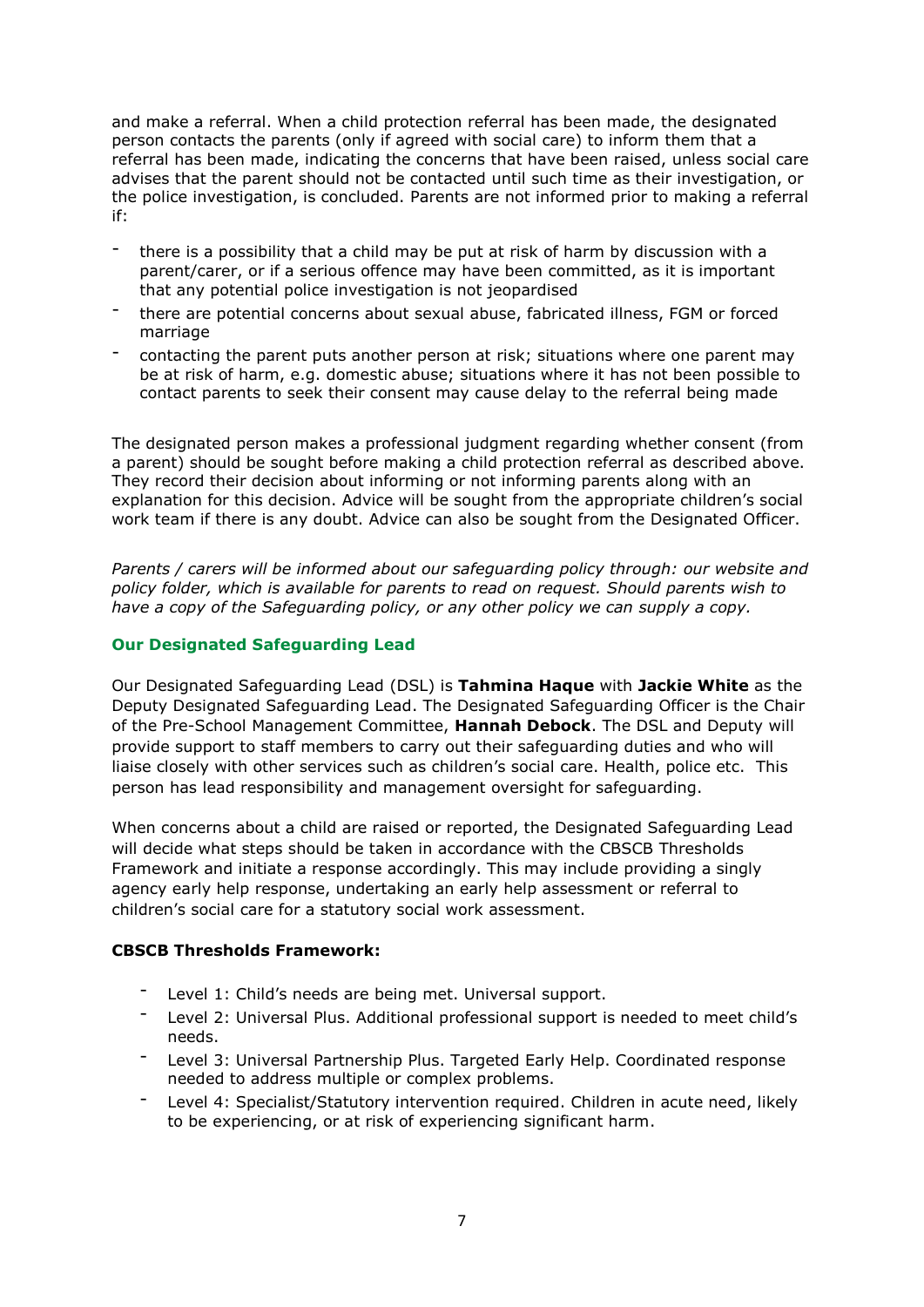The Designated Safeguarding Lead will:

- Support staff that make referrals to the Local Authority Children's Social Care and act as a source of support, advice and expertise for all staff.
- Refer cases to the Police where a crime may have been committed.
- Seek advice in regard to safeguarding matters related to radicalisation and make referrals to Channel as required.
- Liaise with the Designated Officer and Committee for allegations to ensure where necessary referrals have been made to the Disclosure and Barring Service when a person is dismissed or resigned due to risk/harm to a child.
- Lead regular case monitoring reviews of vulnerable children. These reviews, together with any actions arising from the review and the rationale for decision making will be recorded in case files.
- Ensure safeguarding and child protection information will be dealt with in a confidential manner and in accordance with the CBSCB information sharing guidance. Staff will be informed of relevant details only when the Designated Safeguarding Lead feels their having knowledge of a situation will improve their ability to deal with an individual child and / or family. A written record will be made of what information has been shared with whom, and when.
- Ensure safeguarding and child protection records will be stored securely in a central place separate from academic records. Individual files will be kept for each child: the Pre-School will not keep family files.
- Ensure parents/carers are usually (subject to the point below) aware of information held on their children and are kept up to date regarding any concerns or developments by the appropriate members of staff. General communications with parents/carers will be in line with any home school policies and give due regard to which adults have parental responsibility.
- **The Designated Safeguarding Lead will not disclose to a parent any information held on a child if this would put the child at risk of significant harm**. In such circumstances advice will be sought from Children's Social Care.
- If a child moves from our Pre-School, the Designated Safeguarding Lead will ensure child protection records are forwarded on to the Designated Safeguarding Lead at the new setting, with due regard to their confidential nature and in line with current government guidance on the transfer of such records. Direct contact between the two settings may be necessary, especially on transfer from Pre-School to school. We will record where, and to whom, the records have been passed and the date. The practice guidance produced by Central Bedfordshire Safeguarding Children Board will be adhered to in relation to archiving child protection records.

# **Reporting a serious child protection incident**

- The designated person is responsible for reporting to the Designated Officer and seeking advice if required prior to making a referral as described above.
- For child protection concerns at Tier 3 and  $4**$  it will be necessary for the designated person to complete a confidential safeguarding form and send it to the Designated Officer.
- Further briefings are sent to the Designated Officer when updates are received until the issue is concluded.

*\*\* Tier 3: Children with complex multiple needs, requiring specialist services in order to achieve or maintain a satisfactory level of health or development or to prevent significant impairment of their health and development and/or who are disabled. Tier 4: Children in acute need, who are suffering or are likely to suffer significant harm.*

#### **Professional disagreement/escalation process**

 If a Practitioner disagrees with a decision made by the designated person not to make a referral to social care they must initially discuss and try to resolve it with them.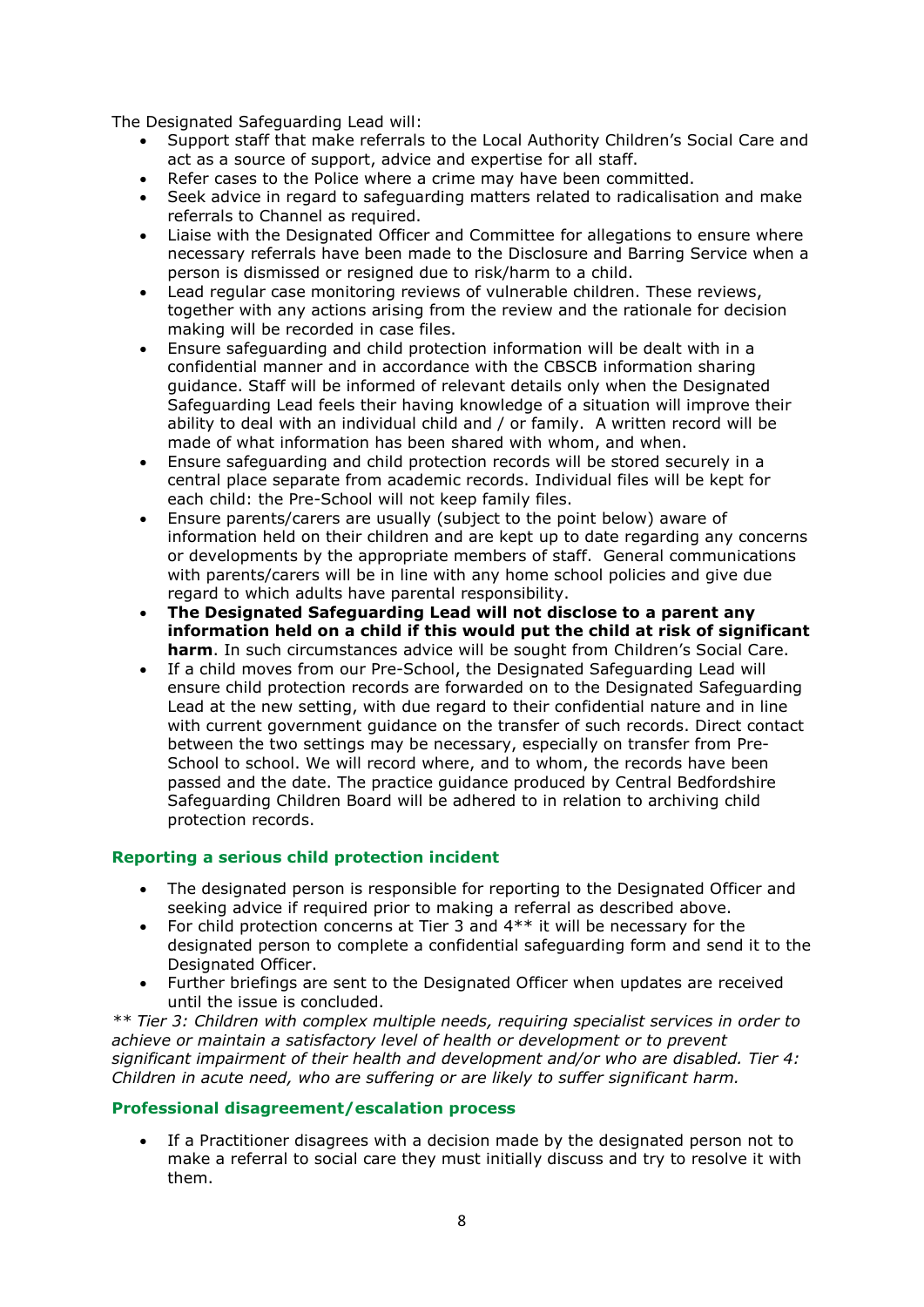- If the disagreement cannot be resolved with the designated person and the Practitioner continues to feel a safeguarding referral is required, then they discuss this with the Designated Officer.
- If issues cannot be resolved the whistle-blowing policy should be used, as set out below.
- Supervision sessions are also used to discuss concerns but this must not delay making safeguarding referrals.

#### **Staff Support**

We recognise the stressful and traumatic nature of safeguarding. We will support staff by providing an opportunity to talk through their anxieties with the Designated Safeguarding Lead and to seek further support as appropriate.

#### **Safer Recruitment and Selection**

Silsoe Pre-School pays full regard to 'Keeping Children Safe in Education' DfE 2021, Safer recruitment practice includes scrutinising applicants, verifying identity and academic or vocational qualifications, obtaining professional and character references, checking previous employment history and ensuring that a candidate has the health and physical capacity for the job. It also includes undertaking interviews and undertaking appropriate checks through the Disclosure and Barring Service (DBS).

All recruitment materials will include reference to our commitment to safeguarding and promoting the wellbeing of children.

**Tahmina Haque** has undertaken Safer Recruitment Training; she will be involved in all staff and volunteer recruitment and will sit on the recruitment panel.

*Please see our Safer Recruitment Policy*

#### **The Curriculum**

We will provide opportunities for children to develop skills, concepts, attitudes and knowledge that promote their safety and well-being together with preparing children for life in modern Britain and embedding Fundamental British Values.

#### **British Values**

We actively promote inclusion, equality of opportunity, the valuing of diversity and British values.

Under the Equality Act 2010, which underpins standards of behaviour and incorporates both British and universal values, we have a legal obligation not to directly or indirectly discriminate against, harass or victimise those with protected characteristics. We make reasonable adjustments to procedures, criteria and practices to ensure that those with protected characteristics are not at a substantial disadvantage. As we are in receipt of public funding we also have a public sector equality duty to eliminate unlawful discrimination, advance equality of opportunity, foster good relations and publish information to show compliance with the duty.

Social and emotional development is shaped by early experiences and relationships and incorporates elements of equality and British and universal values. The Early Years Foundation Stage (EYFS) supports children's earliest skills so that they can become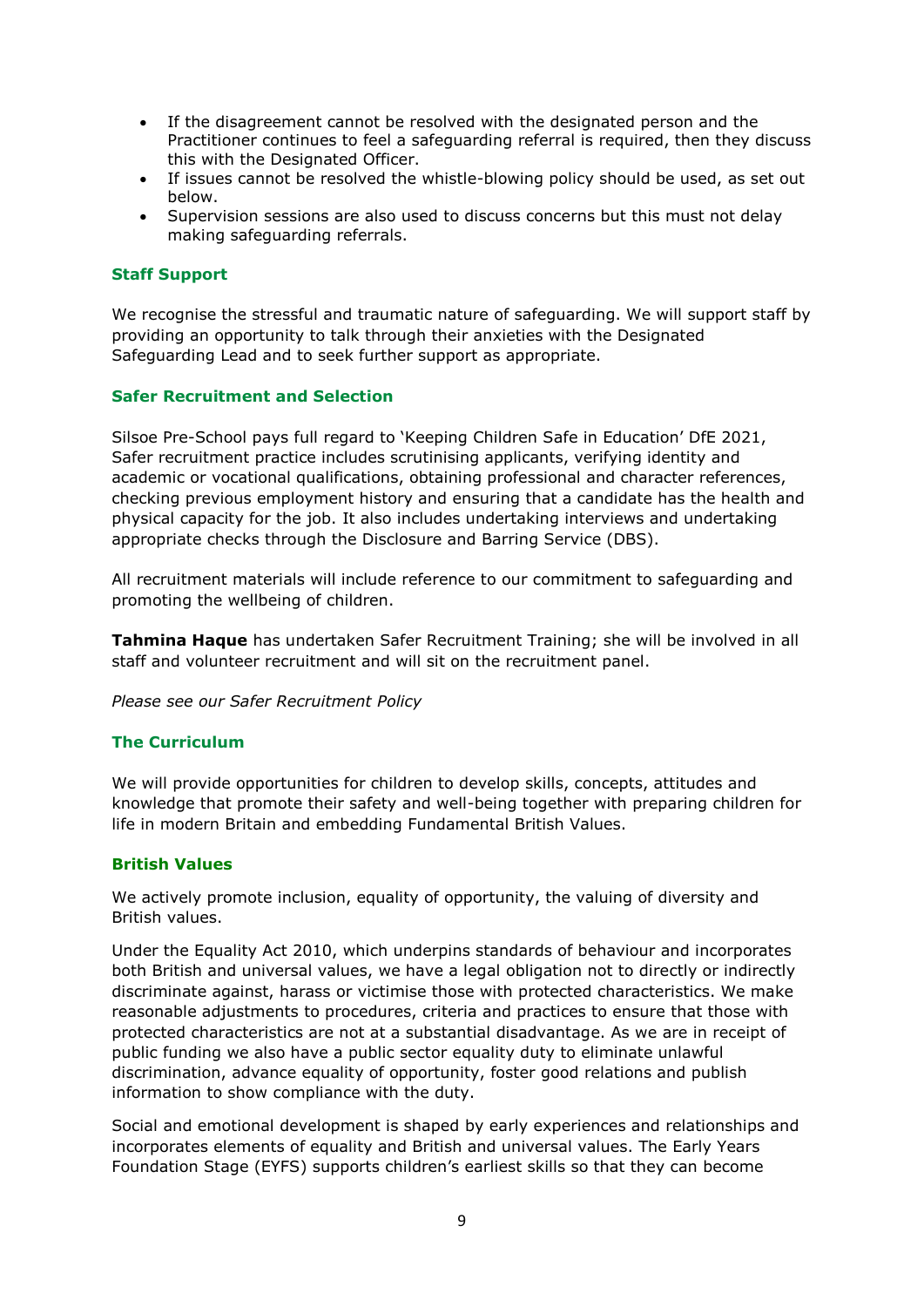social citizens in an age-appropriate way, that is, so that they are able to listen and attend to instructions; know the difference between right and wrong; recognise similarities and differences between themselves and others; make and maintain friendships; develop empathy and consideration of other people; take turns in play and conversation; avoid risk and take notice of rules and boundaries; learn not to hurt/upset other people with words and actions; understand the consequences of hurtful/discriminatory behaviour.

The fundamental British values of *democracy, rule of law, individual liberty, mutual respect and tolerance for those with different faiths and beliefs* are already implicitly embedded in the 2014 EYFS and are further clarified below, based on the Fundamental British Values in the Early Years guidance (Foundation Years 2015):

## **Democracy, or making decisions together (through the prime area of Personal, Social and Emotional Development)**

- As part of the focus on self-confidence and self-awareness, Practitioners encourage children to see their role in the bigger picture, encouraging them to know that their views count, to value each other's views and values, and talk about their feelings, for example, recognising when they do or do not need help.
- Practitioners support the decisions that children make and provide activities that involve turn-taking, sharing and collaboration. Children are given opportunities to develop enquiring minds in an atmosphere where questions are valued.

## **Rule of law, or understanding that rules matter (through the prime area of Personal, Social and Emotional Development)**

- Practitioners ensure that children understand their own and others' behaviour and its consequence.
- Practitioners collaborate with children to create rules and the codes of behaviour, for example, the rules about tidying up, and ensure that all children understand rules apply to everyone.

#### **Individual liberty, or freedom for all (through the prime areas of Personal, Social and Emotional Development, and Understanding the World)**

- Children should develop a positive sense of themselves. Staff provide opportunities for children to develop their self-knowledge, self-esteem and increase their confidence in their own abilities, for example through allowing children to take risks on an obstacle course, mixing colours, talking about their experiences and learning.
- Practitioners encourage a range of experiences that allow children to explore the language of feelings and responsibility, reflect on their differences and understand we are free to have different opinions, for example discussing in a small group what they feel about transferring into Reception Class.

## **Mutual respect and tolerance, or treating others as you want to be treated (through the prime areas of Personal, Social and Emotional Development, and Understanding the World)**

- Practitioners create an ethos of inclusivity and tolerance where views, faiths, cultures and races are valued and children are engaged with the wider community.
- Children should acquire tolerance, appreciation and respect for their own and other cultures; know about similarities and differences between themselves and others, and among families, faiths, communities, cultures and traditions.
- Practitioners encourage and explain the importance of tolerant behaviours, such as sharing and respecting other's opinions.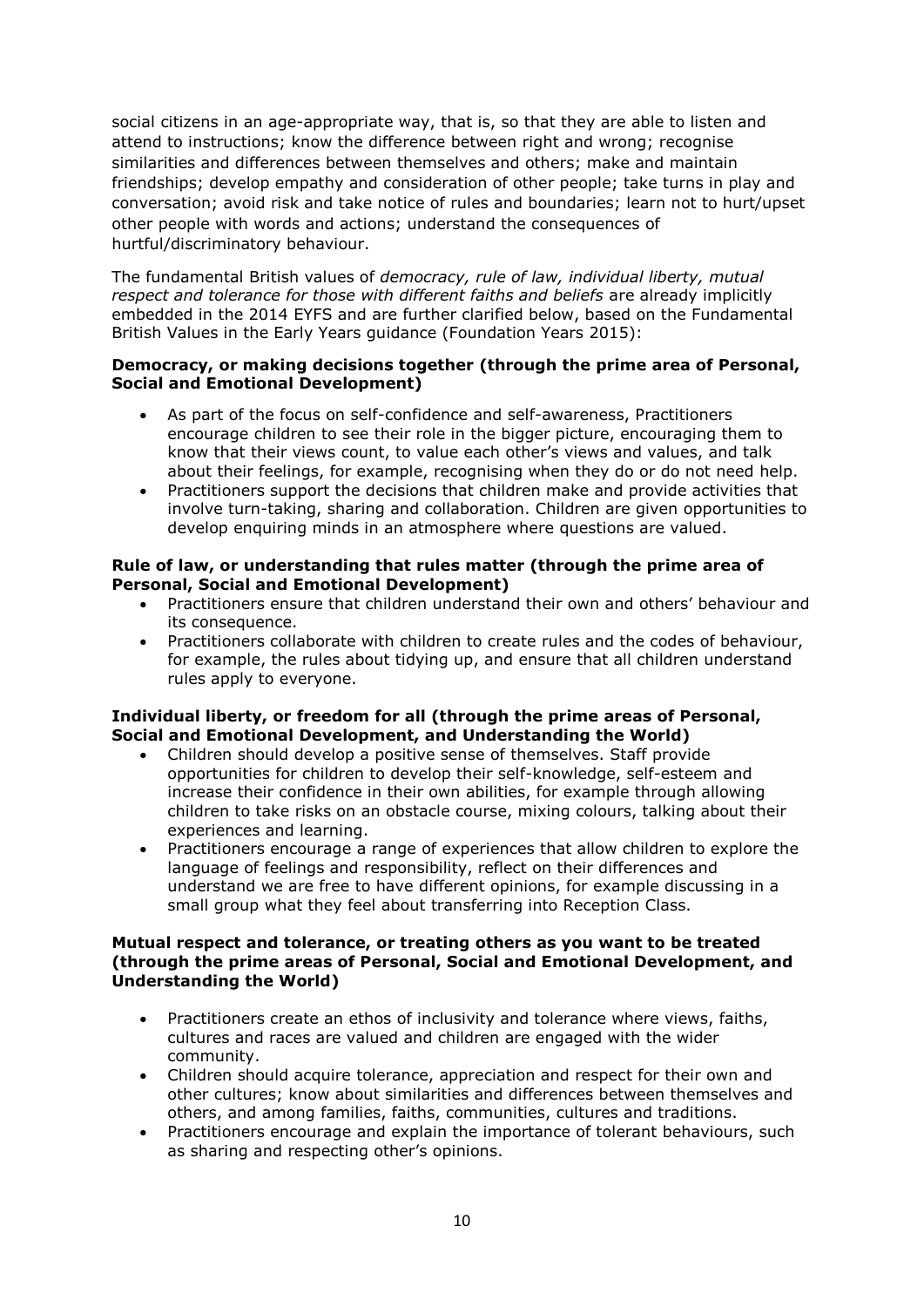Practitioners promote diverse attitudes and challenge stereotypes, for example, sharing stories that reflect and value the diversity of children's experiences and providing resources and activities that challenge gender, cultural or racial stereotyping.

## **In our setting it is not acceptable to:**

- actively promote intolerance of other faiths, cultures and race
- fail to challenge gender stereotypes and routinely segregate girls and boys
- isolate children from their wider community
- fail to challenge behaviours (whether of staff, children or parents) that are not in line with the fundamental British values of democracy, rule of law, individual liberty, mutual respect and tolerance for those with different faiths and beliefs

**Prevent Strategy:** Under the Counter-Terrorism and Security Act 2015, we also have a duty *"to have due regard to the need to prevent people from being drawn into terrorism"* 

**Legal framework:** Counter-Terrorism and Security Act 2015

## **Further guidance**

- Equality Act 2010: Public Sector Equality Duty What Do I Need to Know? A Quick Start Guide for Public Sector Organisations (Government Equalities Office 2011)
- Fundamental British Values in the Early Years (Foundation Years 2015)
- Prevent Duty Guidance: for England and Wales (HMG 2015)
- The Prevent Duty: Departmental Advice for Schools and Childcare Providers (DfE 2015)

# **Safeguarding Children in Specific Circumstances: Female Genital Mutilation (FGM)**

FGM comprises all procedures involving partial or total removal of the external female genitalia or other injury to the female genital organs. It can be known as female circumcision or female genital cutting and is often carried out for cultural, religious and social reasons within families and communities.

Practitioners should be alert to symptoms that would indicate that FGM has occurred, or may be about to occur, and take appropriate safeguarding action. Designated persons should contact the police immediately as well as refer to children's services local authority social work if they believe that FGM may be about to occur.

It is illegal to undertake FGM or to assist anyone to enable them to practice FGM under the Female Genital Mutilation Act 2003, it is an offence for a UK national or permanent UK resident to perform FGM in the UK or overseas. The practice is medically unnecessary and poses serious health risks to girls. FGM is mostly carried out on girls between the ages of 0-15, statistics indicate that in half of countries who practise FGM girls were cut before the age of 5. CBSCB guidance must be followed in relation to FGM, and the designated person is informed regarding specific risks relating to the culture and ethnicity of children who may be attending their setting and shares this knowledge with staff.

Symptoms of FGM in very young girls may include difficulty walking, sitting or standing; painful urination and/or urinary tract infection; urinary retention; evidence of surgery; changes to nappy changing or toileting routines; injury to adjacent tissues; spends longer than normal in the bathroom or toilet; unusual and /or changed behaviour after an absence from the setting (including increased anxiety around adults or unwillingness to talk about home experiences or family holidays); parents are reluctant to allow child to undergo normal medical examinations; if an older sibling has undergone the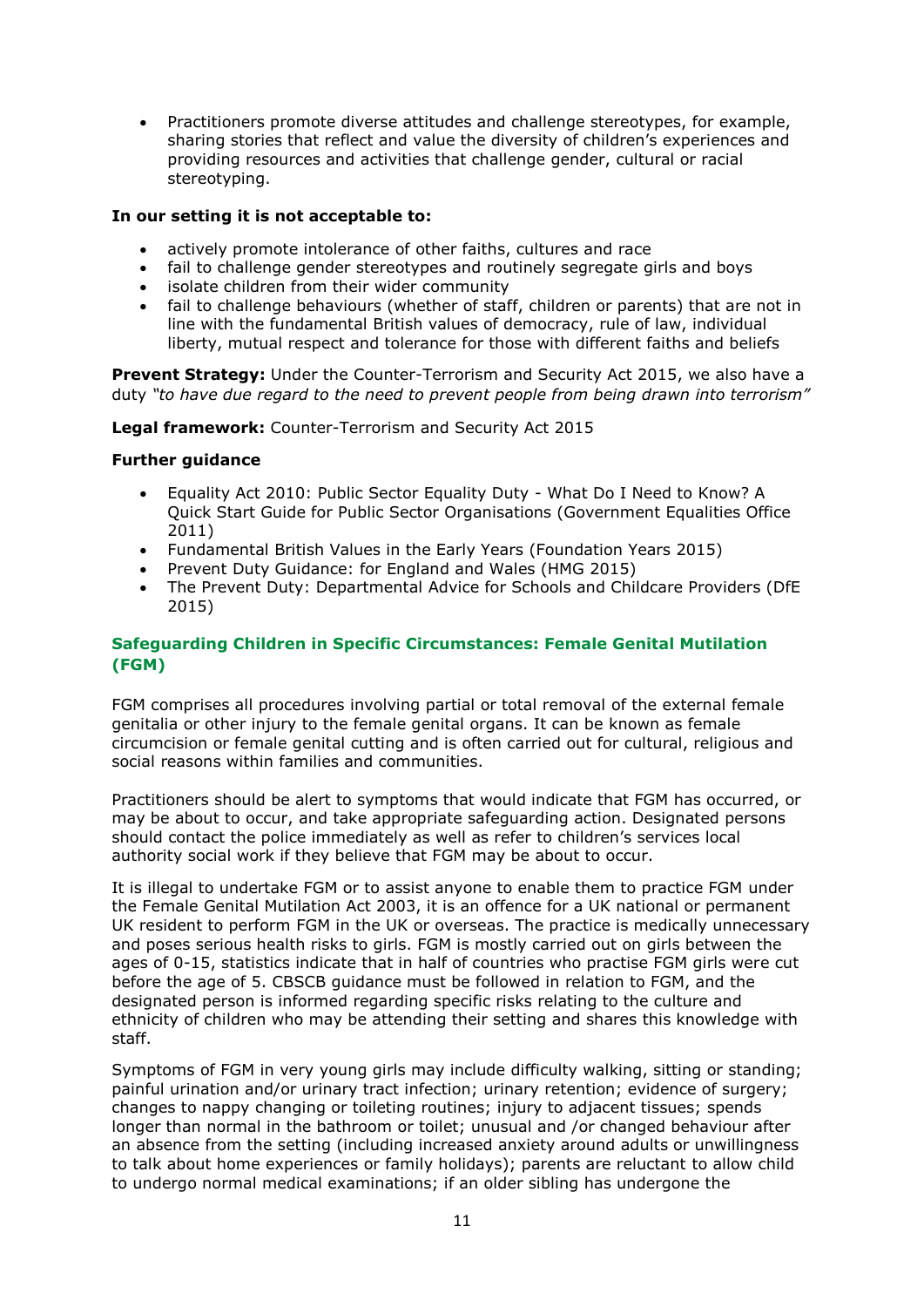procedure a younger sibling may be at risk; discussion about plans for an extended family holiday.

## **Where FGM is carried out**

Girls are sometimes taken abroad for FGM, but they may not be aware that this is the reason for their travel. Girls are more at risk of FGM being carried out during the summer holidays, as this allows more time for them to "heal" before they return to school.

Communities that perform FGM are found in many parts of Africa, the Middle East and Asia. Girls who were born in the UK or are resident here but whose families originate from an FGM practising community are at greater risk of FGM happening to them.

Communities at particular risk of FGM in the UK originate from:

| Egypt     | Yemen   | Eritrea            | Sudan        |
|-----------|---------|--------------------|--------------|
| Ethiopia  | Somalia | Gambia             | Sierra Leone |
| Mali      | Guinea  | Nigeria            | Kenya        |
| Indonesia | Liberia | <b>Ivory Coast</b> | Malaysia     |

# **The law and FGM**

FGM is illegal in the UK.

It is an offence to:

- perform FGM (including taking a child abroad for FGM)
- help a girl perform FGM on herself in or outside the UK
- help anyone perform FGM in the UK
- help anyone perform FGM outside the UK on a UK national or resident
- fail to protect a girl for whom you are responsible from FGM

Anyone who performs FGM can face up to 14 years in prison. Anyone found guilty of failing to protect a girl from FGM can face up to seven years in prison.

Female Genital Mutilation Act 2003 (section 74 of the Serious Crime Act 2015) places a statutory duty upon teachers (along with social workers and healthcare professionals) to report to the police where they discover (either through disclosure by the victim or visual evidence) that FGM appears to have been carried out on a girl under 18.

Below are some warning signs that MAY indicate a girl is at risk of FGM

- Parents requesting additional periods of leave around school holiday times
- If the girl comes from a country with a high prevalence of FGM
- Mother and siblings have undergone FGM
- Child may indicate that they are going for a special event

Further information can be obtained from:

https://www.gov.uk/government/uploads/system/uploads/attachment\_data/file/512906/ Multi Agency Statutory Guidance on FGM - FINAL.pdf NSPCC 24-hour FGM helpline: 0800 028 3550 or email [fgmhelp@nspcc.org.uk](mailto:fgmhelp@nspcc.org.uk)

Government help and advice: [www.gov.uk/female-genital-mutilation](http://www.gov.uk/female-genital-mutilation)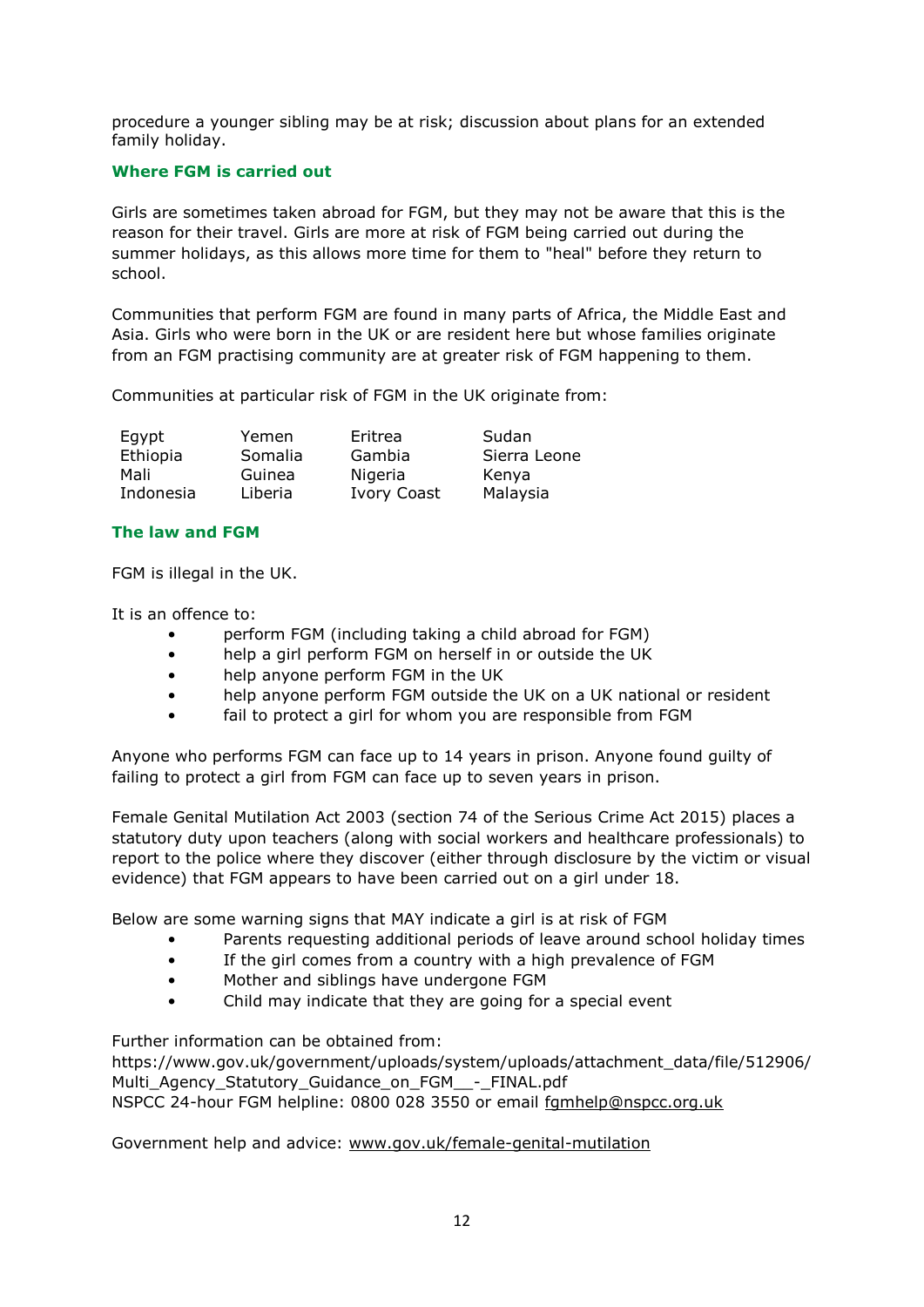## **Safeguarding Children in Specific Circumstances: Forced marriage / Honour based violence / Modern Day Slavery**

Forced marriage is a marriage in which one or both spouses do not consent to the marriage but are forced into it. Duress can include physical, psychological, financial, sexual and emotional pressure. In the cases of some vulnerable adults who lack the capacity to consent coercion is not required for a marriage to be forced. A forced marriage is distinct from an arranged marriage. An arranged marriage may have family involvement in arranging the marriages, but crucially the choice of whether to accept the arrangement remains with the prospective spouses.

Forced marriage became criminalised in 2014. There are also civil powers for example a Forced Marriage Protection Order to protect both children and adults at risk of forced marriage and offers protection for those who have already been forced into marriage.

Risks in relation to forced marriage are high and it is important that Practitioners ensure that anyone at risk of forced marriage is not put in further danger. If someone is believed to be at risk it is helpful to get as much practical information as possible, bearing in mind the need for absolute discretion, information that can be helpful will include things likes, names, addresses, passport numbers, national insurance numbers, details of travel arrangements, dates and location of any proposed wedding, names and dates of birth of prospective spouses, details of where and with whom they may be staying etc. Forced marriage can be linked to honour-based violence, which includes assault, imprisonment and murder. Honour based violence can be used to punish an individual for undermining what the family or community believes to be the correct code of behaviour.

In an emergency police should be contacted on 999.

Forced Marriage Unit can be contacted either by professionals or by potential victims seeking advice in relation to their concerns. The contact details are below.

- Telephone: +44 (0) 20 7008 0151
- Email: [fmu@fco.gov.uk](mailto:fmu@fco.gov.uk)
- Email for outreach work: [fmuoutreach@fco.gov.uk](mailto:fmuoutreach@fco.gov.uk)

#### **Further guidance**

Accident Record (Early Years Alliance 2019)

Multi-agency practice guidelines: Handling cases of Forced Marriage (HMG 2014) [https://assets.publishing.service.gov.uk/government/uploads/system/uploads/attachme](https://assets.publishing.service.gov.uk/government/uploads/system/uploads/attachment_data/file/322307/HMG_MULTI_AGENCY_PRACTICE_GUIDELINES_v1_180614_FINAL.pdf) [nt\\_data/file/322307/HMG\\_MULTI\\_AGENCY\\_PRACTICE\\_GUIDELINES\\_v1\\_180614\\_FINAL.p](https://assets.publishing.service.gov.uk/government/uploads/system/uploads/attachment_data/file/322307/HMG_MULTI_AGENCY_PRACTICE_GUIDELINES_v1_180614_FINAL.pdf) [df](https://assets.publishing.service.gov.uk/government/uploads/system/uploads/attachment_data/file/322307/HMG_MULTI_AGENCY_PRACTICE_GUIDELINES_v1_180614_FINAL.pdf)

The Anti-Social Behaviour, Crime and Policing Act 2014 makes it a criminal offence to force someone to marry. This includes:

- Taking someone overseas to force them to marry (whether or not the forced marriage takes place)
- Marrying someone who lacks the mental capacity to consent to the marriage (whether they're pressured to or not).
- Breaching a Forced Marriage Protection Order
- Modern Slavery is the term used within the UK and is defined within the Modern Slavery Act 2015. The Act categorises offences of Slavery, Servitude and Forced or Compulsory Labour and Human Trafficking (the of which comes from the Palermo Protocol).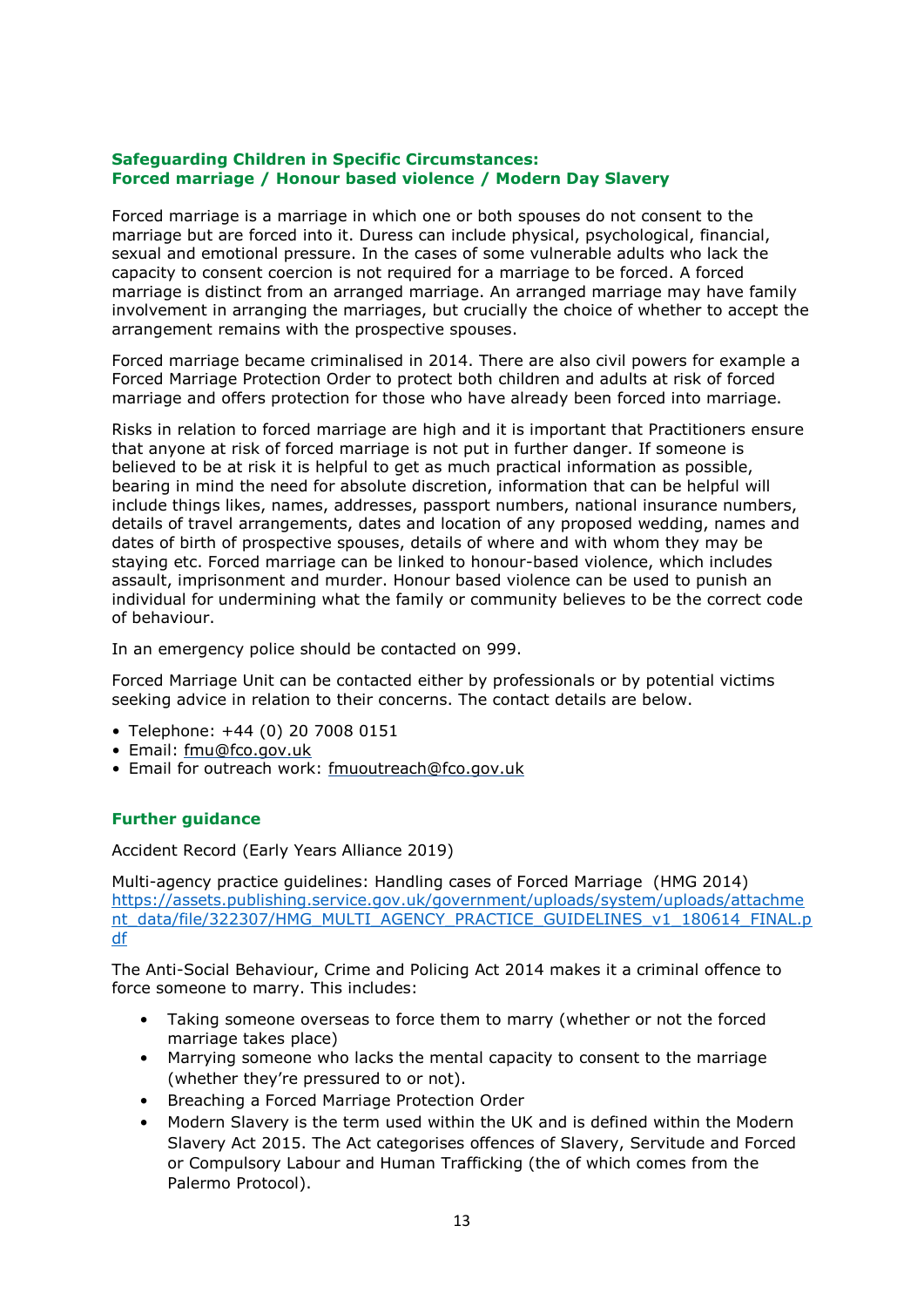• These crimes include holding a person in a position of slavery, servitude forced or compulsory labour, or facilitating their travel with the intention of exploiting them soon after. Although human trafficking often involves an international crossborder element, it is also possible to be a victim of modern slavery within your own country.

# **Types of Human Trafficking**

There are several broad categories of exploitation linked to human trafficking, including:

- Sexual exploitation
- Forced labour
- · Domestic servitude
- Organ harvesting
- Child related crimes such as child sexual exploitation, forced begging, illegal drug cultivation, organised theft, related benefit frauds etc.
- Forced marriage and illegal adoption (if other constituent elements are present)

## **Children and young people vulnerable to extremism or radicalisation**

Risk of radicalisation means when children are exposed to extremist views and ideas and taught that, the view is the only acceptable way for them. Radicalisation does not just focus on a person's faith such as the Catholic or the Islamic faith's but also a person's views on lifestyle choices or attitudes to animals.

A person who holds a position of respect within a family or a community has the ability and power to influence a person's own opinions about things, however this may not always be a radical opinion but we have a duty of care to the children and their families to be aware of such possibilities. For example, if a child is exposed to extremist views they may disclose through comments made in role play such as children talking about a group that has recently been joined, talk about violence towards animals or certain groups of people and think that it is ok, child's behaviour may become more violent. Also if the way the family, child or a sibling dresses suddenly changes to what could be considered a uniform of a group, could also be an indicator.

Children may ask for books related to their family's faith only and displaying a strong view about it. Parents may also refuse to let their children be involved in activities about other cultures or faith.

Early years settings, schools and local authorities have a duty to identify and respond appropriately to concerns of any child or adult at risk of being drawn into terrorism. CBSCB have procedures which cover how professionals should respond to concerns that children or young people may be at risk of being influenced by or being made vulnerable by the risks of extremism.

There are potential safeguarding implications for children and young people who have close or extended family or friendship networks linked to involvement in extremism or terrorism.

- The designated person is required to familiarise themselves with CBSCB procedures, as well as online guidance including:
- Channel Duty guidance: Protecting people vulnerable to being drawn into terrorism [www.gov.uk/government/publications/channel-and-prevent-multi](http://www.gov.uk/government/publications/channel-and-prevent-multi-agency-panel-pmap-guidance)[agency-panel-pmap-guidance](http://www.gov.uk/government/publications/channel-and-prevent-multi-agency-panel-pmap-guidance)
- Prevent Strategy (HMG 2011) [www.gov.uk/government/publications/prevent](http://www.gov.uk/government/publications/prevent-strategy-2011)[strategy-2011](http://www.gov.uk/government/publications/prevent-strategy-2011)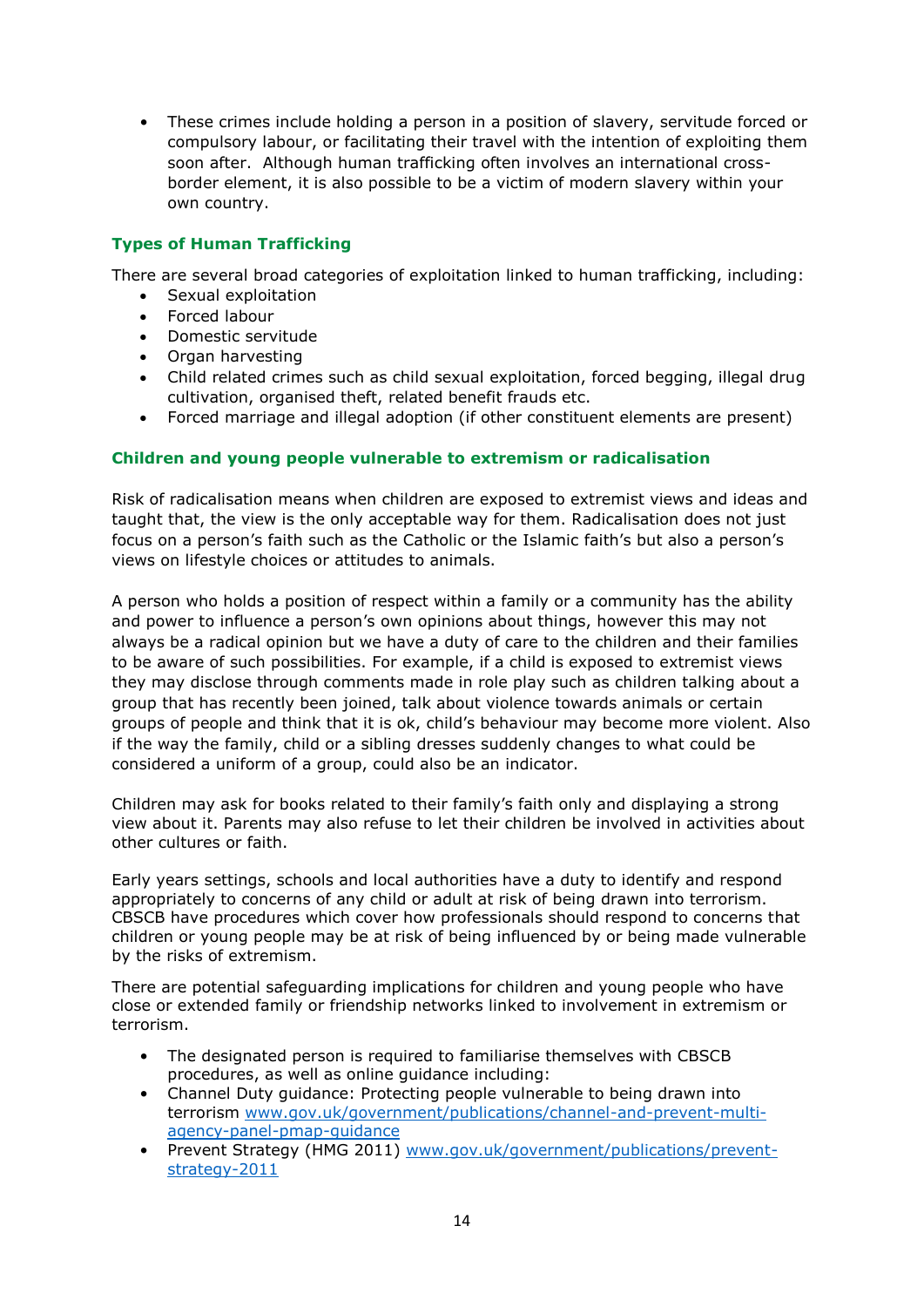- The prevent duty: for schools and childcare providers [www.gov.uk/government/publications/protecting-children-from-radicalisation](http://www.gov.uk/government/publications/protecting-children-from-radicalisation-the-prevent-duty)[the-prevent-duty](http://www.gov.uk/government/publications/protecting-children-from-radicalisation-the-prevent-duty)
- The designated person should follow CBSCB guidance in relation to how to respond to concerns regarding extremism and ensure that staff know how to identify and raise any concerns in relation to this with them.
- The designated person must know how to refer concerns about risks of extremism/radicalisation to their LSP safeguarding team or the Channel panel, as appropriate.
- The designated person should also ensure that they and all other staff working with children and young people understand how to recognise that someone may be at risk of violent extremism.
- The designated person also ensures that all staff complete The Prevent Duty in an Early Years Environment and Understanding Children's Rights and Equality and Inclusion in Early Years Settings online courses.
- If available in the area, the designated person should complete WRAP (or equivalent) training and support staff to access the training as offered by local authorities. WRAP training covers local arrangements for dealing with concerns that a child may be at risk of extremism and/or radicalisation.
- The designated person should understand the perceived terrorism risks in relation to the area that they deliver services in.

#### **Safeguarding Children in Specific Circumstances: Peer on Peer abuse**

The Pre-School recognises that children and young people can abuse other children and such behaviour is never viewed simply as 'Banter' or as part of growing up. We recognise that peer on peer abuse can take many different forms such as:

- Cyber-bullying
- Sending or posting sexually suggestive images including nude or semi-nude photographs via mobiles or over the internet by persons aged under 18 (referred to as Youth Produced Sexual Imagery)
- Sexual assault
- Sexually harmful or problematic behaviour
- Gang initiation or hazing type violence

# **Safeguarding Children in Specific Circumstances: Gang related violence**

Practitioners should be aware that children can be put at risk by gang activity, both through participation in and as victims of gang violence. Whilst very young children will be very unlikely to become involved in gang activity they may potentially be put at risk by the involvement of others in their household in gangs, such as an adult sibling or a parent/carer. Designated persons should be familiar with their CBSCB guidance and procedures in relation to safeguarding children affected by gang activity and ensure this is followed where relevant.

# **Safeguarding Children in Specific Circumstances: County lines**

Children may be trafficked in England for the purpose of criminal exploitation by urban gangs that supply drugs to suburban areas, market or coaster towns and/or other urban areas.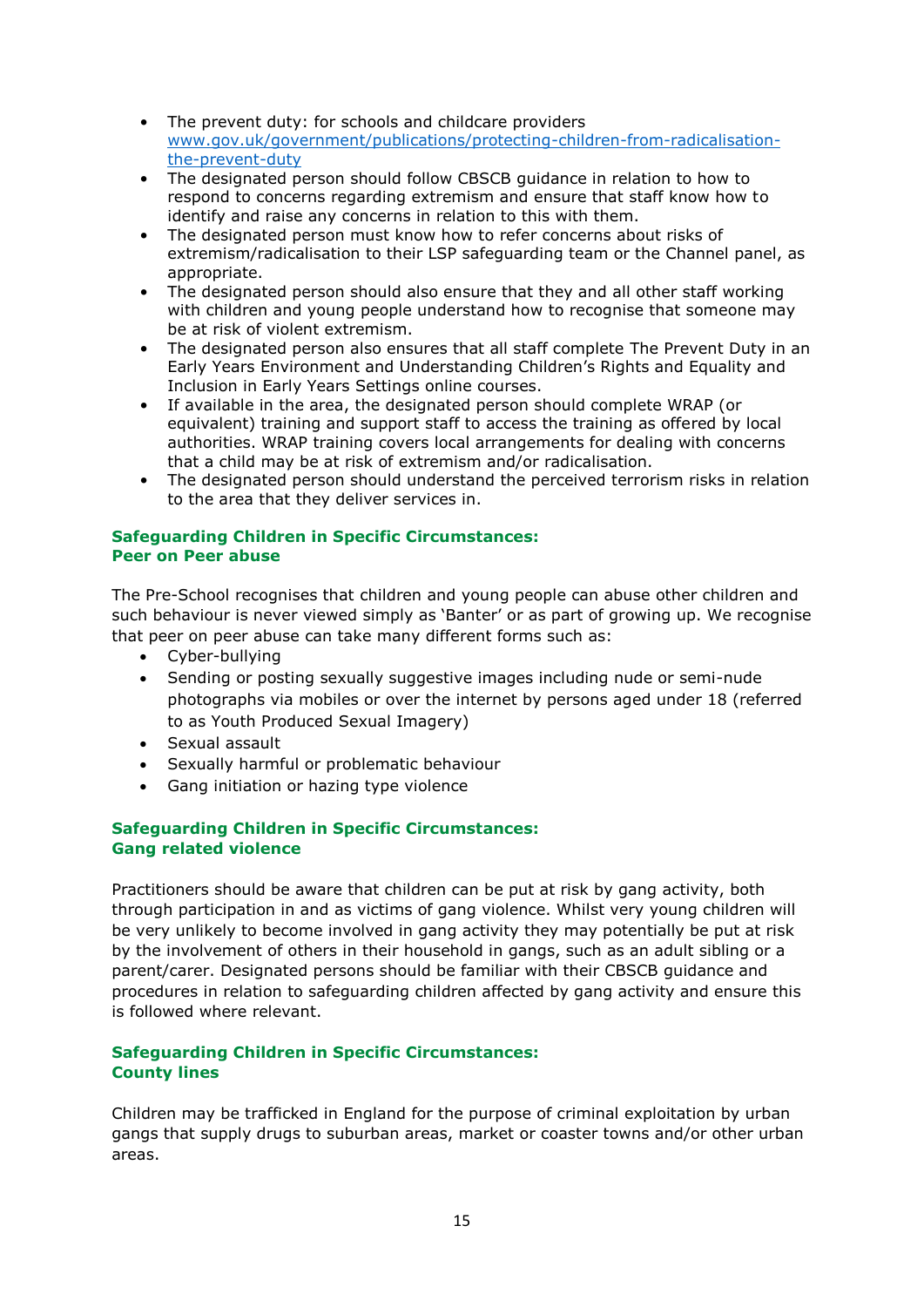The Pre-School understands that Early Help can be crucial in the early identification of children who may need additional support due to gang related activity and as such will provide an early help response when concerns are raised about indicators of gang activity

If, however information suggests a child may be at risk of significant harm due to gang related activity, a referral will be made to the Multi Agency Safeguarding Hub within Children's Social Care.

## **Safeguarding Children in Specific Circumstances: Child Sexual Exploitation**

Child sexual exploitation is a form of child sexual abuse. It occurs where an individual or group takes advantage of an imbalance of power to coerce, manipulate or deceive a child or young person under the age of 18 into sexual activity (a) in exchange for something the victim needs or wants, and/or (b) for the financial advantage or increased status of the perpetrator or facilitator. The victim may have been sexually exploited even if the sexual activity appears consensual. Child sexual exploitation does not always involve physical contact; it can also occur through the use of technology. (DfE, 2017)

Child sexual exploitation can occur through use of technology without the child's immediate recognition, for example the persuasion to post sexual images on the internet/mobile phones with no immediate payment or gain. In all cases those exploiting the child/young person have power over them by virtue of their age, gender, intellect, physical strength and/or economic or other resources. Violence, coercion and intimidation are common, involvement in exploitative relationships being characterised in the main by the child or young person's limited availability of choice resulting from their social/economic and/or emotional vulnerability

The Pre-School recognises that both boys and girls can be vulnerable to Child Sexual Exploitation and as such ensure staff are alert to signs and indicator.

Where concerns are identified in relation to Child Sexual Exploitation the CBSCB Thresholds Framework will be consulted in order to ensure the child receives support at the earliest possible opportunity.

An Early Help multi agency response may be initiated by completing an Early Help Assessment form and engaging with the Early Help Hub. Where parental consent cannot be obtained, advice will be sought from the Early Help Hub.

If a child is thought to be at risk of significant harm through child sexual exploitation a referral will be made to the Multi Agency Safeguarding Hub within children's social care.

## **Safeguarding Children in Specific Circumstances: Sexualised Behaviours**

Where children display sexualised behaviours, the behaviours will be considered in accordance with the children's developmental understanding, age and impact on the alleged victim. This will assist in ensuring the child/ren receive the right support at the right time either via an Early Help response or referral to Children's Social Care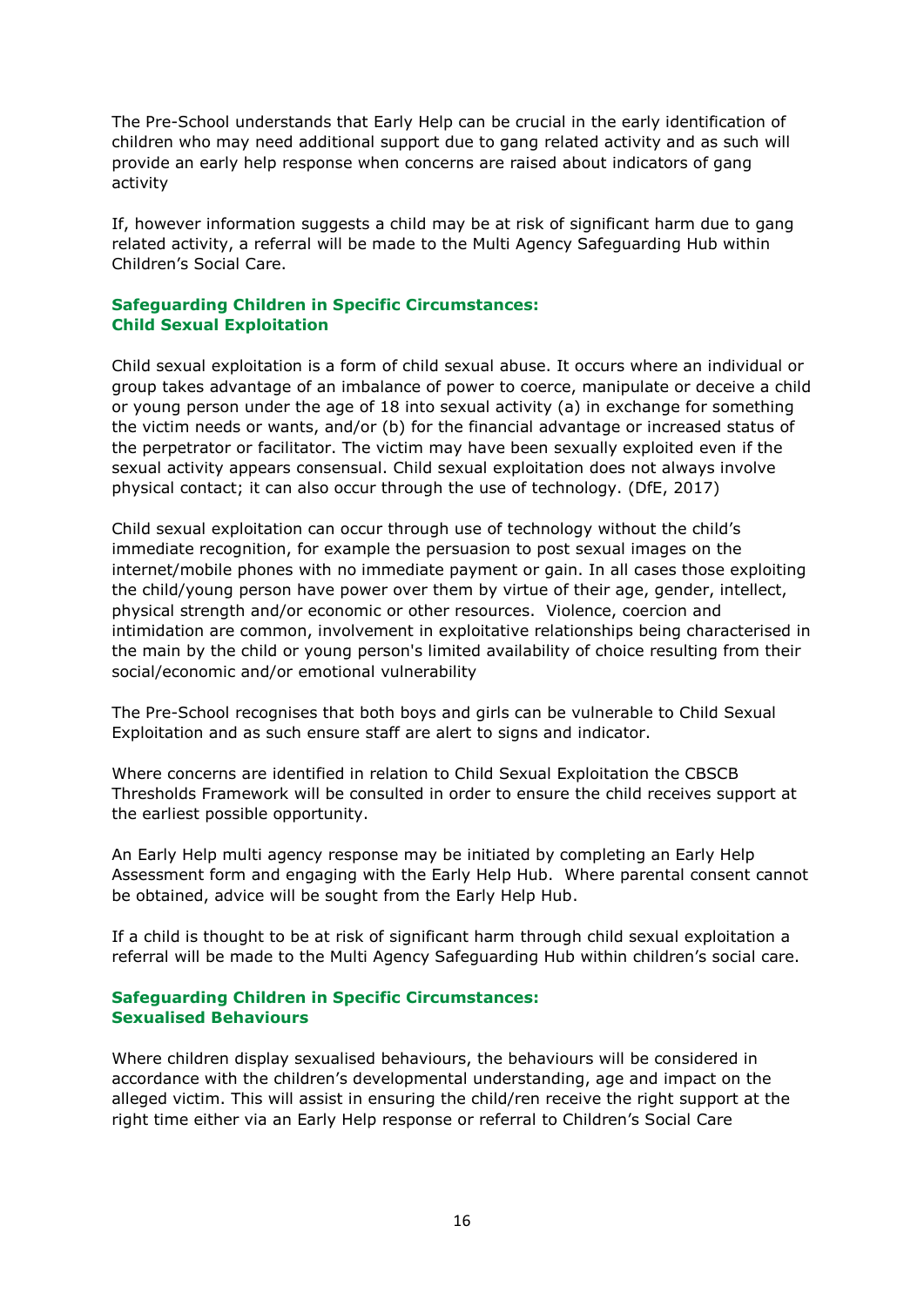In all cases of peer on peer abuse the school will consider the vulnerability of all children including those alleged to have caused the harm and those alleged to be victims and provide a safeguarding response consistent with the CBSCB Thresholds Framework.

Where necessary, the school behaviour policies will be invoked and any sanctions applied will be consistent with these procedures

Where issues indicate that a criminal offence may have been committed a report will be made to Bedfordshire police

# **Safeguarding Children in Specific Circumstances: Youth Generated Sexualised imagery**

The Pre-School recognises the impact of online social communication and the issue of sending or posting sexually suggestive images including nude or semi-nude photographs via mobiles or over the internet (Sexting). We pay due regard to the Guidance issued by the UK Council for Child Internet Safety in relation to how we respond to incidents.

In all cases where an incident of youth produced sexual imagery is reporting the following actions will be undertaken:

- The incident should be reported to the Designated Safeguarding Lead as soon as possible.
- The Designated Safeguarding Lead should hold an initial review discussion or meeting with appropriate school staff.
- There should be subsequent interviews with the young people involved (if appropriate).
- Parents should be informed at an early stage and involved in the process unless there is good reason to believe that involving parents would put the young person at risk of harm.
- At any point in the process if there is a concern a young person has been harmed or is at risk of harm a referral should be made to children's social care and/or the police immediately.

An immediate referral will be made to the Police and Social care in the following circumstances:

- The incident involves an adult
- There is reason to believe that a young person has been coerced, blackmailed or groomed, or if there are concerns about their capacity to consent (for example, owing to special educational needs)
- The imagery suggests the content depicts sexual acts which are unusual for the young person's developmental stage, or are violent
- The imagery involves sexual acts and any pupil in the imagery is under 13
- There is reason to believe a young person is at immediate risk of harm owing to the sharing of the imagery, for example, the young person is presenting as suicidal or self-harming

If none of the above applies the Pre-School may choose to deal with the incident without involving the police or social care. This will usually be the case where the Designated Safeguarding Lead is confident that they have enough information to assess the risks to the pupils involved and the risks can be managed within the school pastoral support and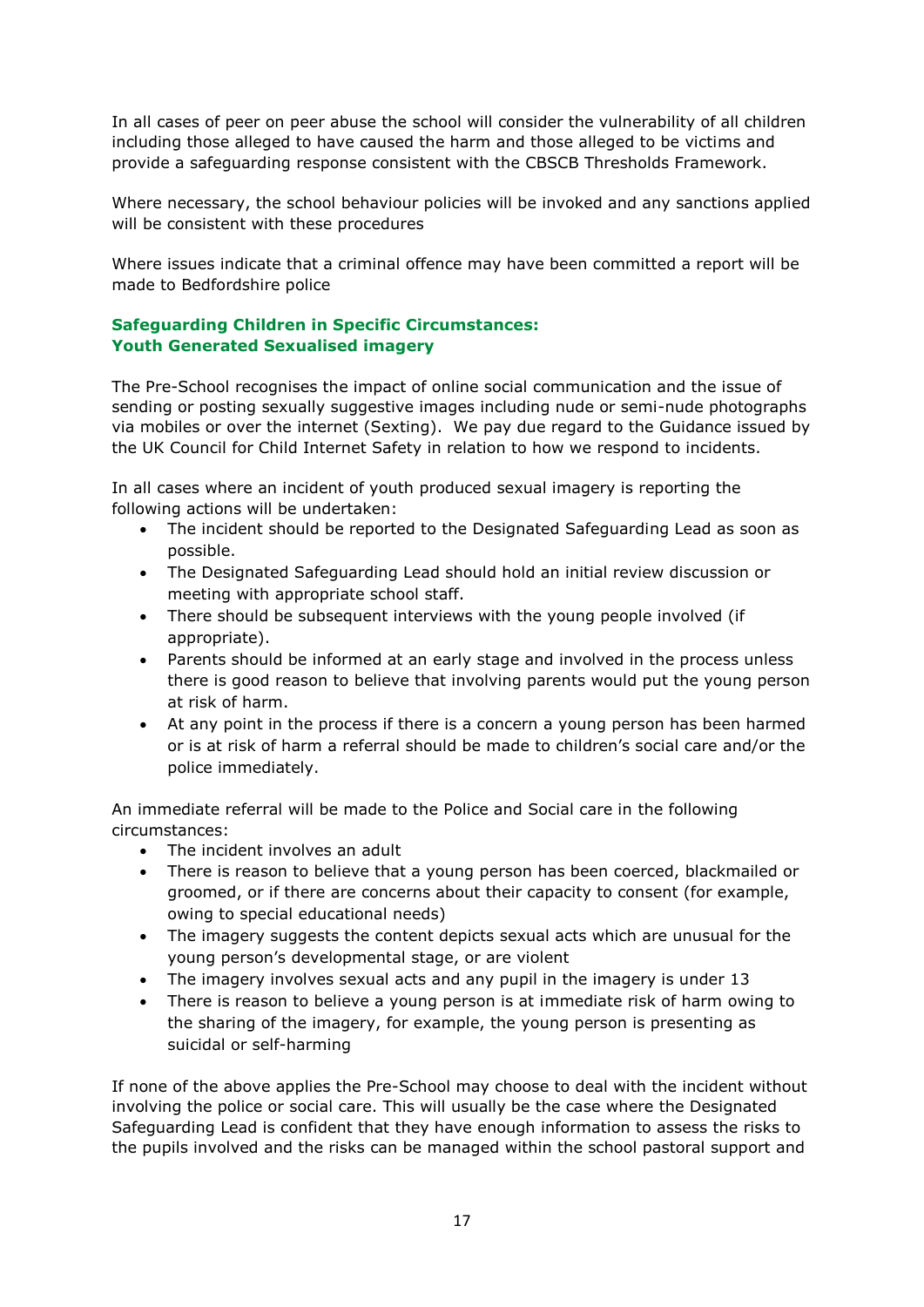disciplinary framework. All decisions and rationale for decision making will be recorded. All decisions will be based on the best interests of the child/ren

The Pre-School will pay due regard to the Department for Education guidance: Searching, Screening and Confiscation advice

Adults in the Pre-School will not view youth produced sexual imagery unless there is a good and clear reason to do so. Wherever possible the Designated Safeguarding Lead will respond to an incident based on what they have been told about the imagery.

## **CHILDREN IN SPECIFIC CIRCUMSTANCES**

Further guidance in relation to safeguarding children in specific circumstances can be located in the Luton Safeguarding Children Board

- Child Sexual Exploitation
- Safeguarding Children vulnerable to Gang Activity
- Supporting individuals vulnerable to violent extremism
- Private Fostering
- Children missing from home or care
- Children missing education
- Children of Parents Who Misuse Substances
- Children of Parents with Learning Difficulties
- Working with parents/carers with mental health problems
- Working with parents/carers with disabilities
- Disabled Children
- Protocol for dealing with domestic violence when children are involved
- Online Children Exposed to Abuse through the Digital Media
- Fabricated or Induced Illness
- Female Genital Mutilation
- Forced Marriage / Honour Based Violence
- Modern Day Slavery / Human Trafficking
- Practice Guidance & Procedures to distinguish between healthy and abusive sexual behaviours in children and young people
- Safeguarding children who may have been trafficked
- Protocol & Guidance; Working with Sexually Active Young People
- Working with hostile, non-compliant clients and those who use disguised compliance

## **Children with Additional Needs**

Pre-School recognises that while all children have a right to be safe, some children may be more vulnerable to abuse, for example those with a disability or special educational need, those living with domestic violence or drug / alcohol abusing parents, etc.

#### **Involving parents/carers**

In general, we will discuss any safeguarding and child protection concerns with parents / carers before approaching other agencies, and will seek their consent to making a referral to another agency.

Staff member dealing with concern will approach parents / carers after consultation with the Designated Safeguarding Lead (DSL), support will be given to staff from the DSL if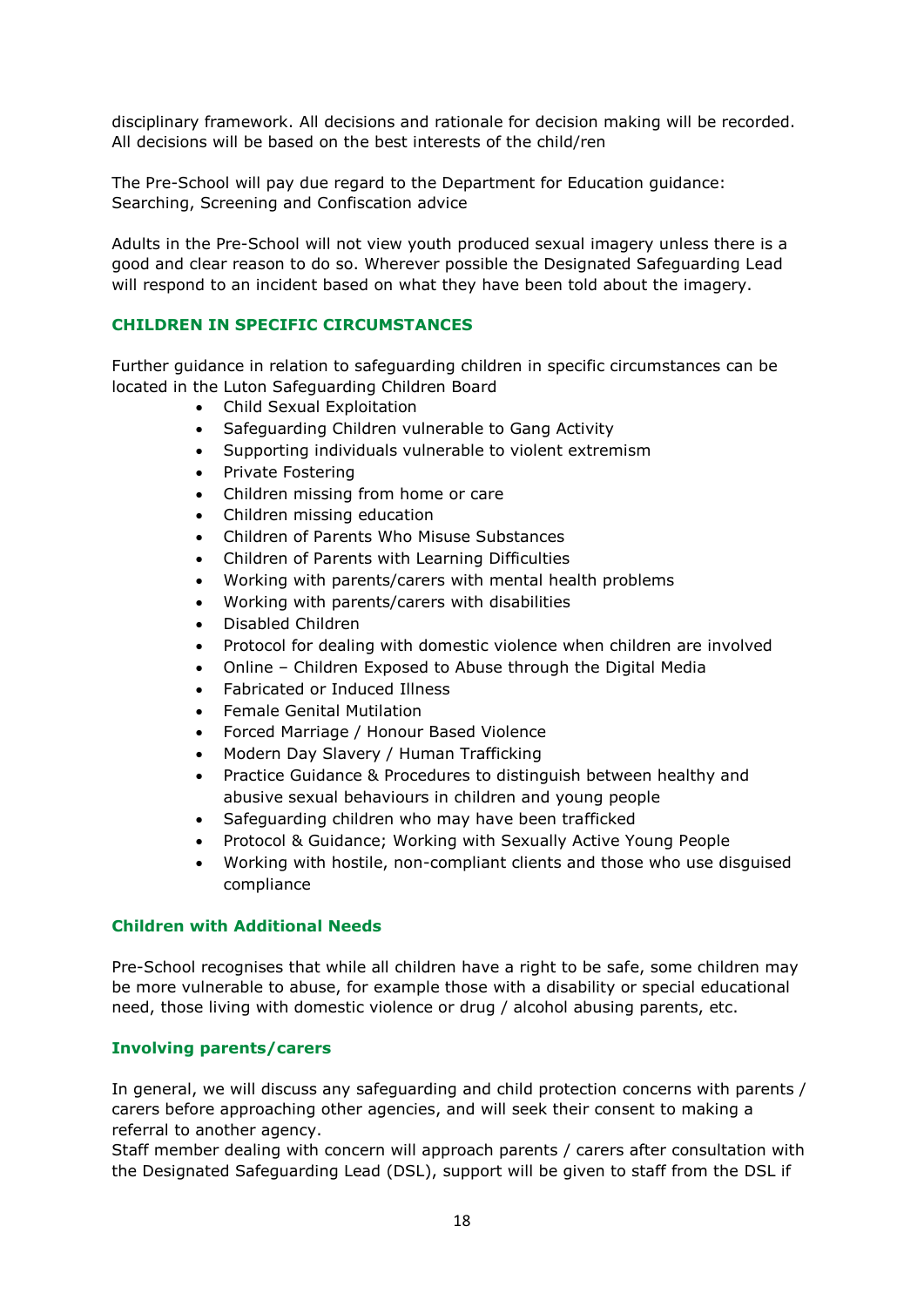required. However, there may be occasions when the Pre-School will contact another agency before informing parents/carers because it considers that contacting them may increase the risk of significant harm to the child.

Parents / carers will be informed about our safeguarding policy through: Parents information board in Reception and the children's room, policy folder is available for parents to read on request, should parents wish to have a copy of the Safeguarding policy, or any other policy we can supply a copy.

# **Multi agency work**

We work in partnership with other agencies in the best interests of the children and families. The Pre-School will, where necessary, liaise with the Access and Referral Hub where we can to talk to them for further advice if we are unsure of the best next step in make in a disclosure situation. We will if necessary initiate an Early Help Assessment, and make referrals to children's social care and work closely with those agencies in the best interest of the child and family. Referrals and contacts should be made by the Designated Safeguarding Lead to either the Early Help Assessment team (EHA) or the Access and Referral Hub depending on the level of need IF THE CASE OF Domestic violence we would contact Multi Agency Risk Assessment Conference (MARAC) and independent Domestic Violence e advisor (IDVA).

- Where the child already has a social worker, the request for service will go immediately to the social worker involved, or in their absence to their team manager or Duty Worker.
- We will co-operate with any child protection enquiries conducted by children's social care: the Pre-School will ensure representation at appropriate inter-agency meetings such as team around the family meetings, initial and review child protection conferences, together with core group meetings.
- We will provide reports as required for these meetings in accordance with the CBSCB interagency procedures. If the Pre-School is unable to attend, a written report will be sent. The report will, wherever possible, be shared with parents / carers at least 24 hours prior to the meeting.
- Where a child is subject to an inter-agency child protection plan, child in need plan or early help assessment, the Pre-School will contribute to the preparation, implementation and review of the plan as appropriate.
- If a child is subject to a referral to a multi-agency safeguarding panel such as MARAC, OR CHANNEL the school will contribute to such arrangement

# **Children living outside of Central Beds catchment**

Where a child resides outside of Central Bedfordshire, we will contact their local Safeguarding Board to seek further advice should we feel a referral is to be made.

# **Whistleblowing Policy**

It is important to Silsoe Pre-School that any fraud, misconduct or wrongdoing by employees, or people engaged in the organisation's business, is reported and properly dealt with. We therefore encourage all individuals to raise any concerns that they may have about the conduct of others in the early years setting or the way in which the early years setting is run.

We recognise that effective and honest communication is essential if malpractice is to be effectively dealt with and the organisation's success ensured.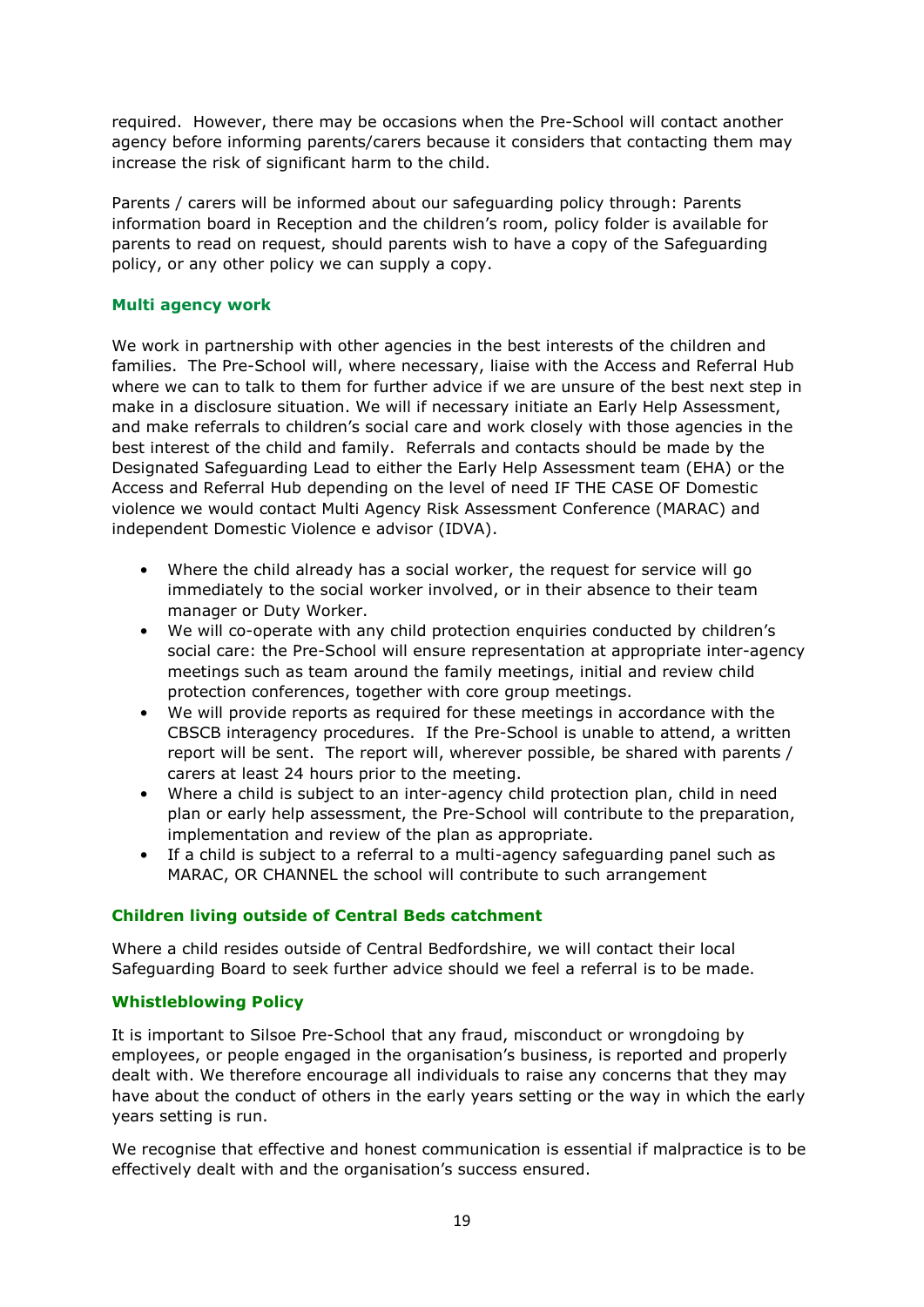Whistleblowing relates to all those who work with, or within, the early years setting, who may from time-to-time think that they need to raise with someone in confidence certain issues relating to the organisation.

Whistleblowing is separate from the grievance procedure. If you have a complaint about your own personal circumstances, you should use the normal grievance procedure. If you have a concern about malpractice within the organisation, then you should use the procedure outlined below.

# **Procedure**

- All employees and those involved with the early years setting should be aware of the importance of preventing and eliminating wrongdoing within the organisation. You should be watchful for illegal, inappropriate or unethical conduct and report anything of that nature that you become aware of.
- You should be watchful and report any wrongdoing. Wrongdoing could include:
	- o abuse of a child or vulnerable person
	- o a child, parent, employee or volunteer being put at risk of harm
	- o unsafe working practices
	- $\circ$  a failure to comply with statutory or legal obligations
	- o a criminal offence which has or is about to be committed
	- $\circ$  the use of unsafe equipment
	- o falsification of financial records
	- o bribery and/or corruption which has taken or is about to take place
	- o covering up wrongdoing or malpractice
- Any matter you raise under this procedure will be investigated thoroughly, promptly and confidentially, and the outcome of the investigation will be reported back to you.
- You will not be victimised for raising a matter under this procedure. This means that your continued employment and opportunities for future promotion or training will not be prejudiced because you have raised a legitimate concern.
- Victimisation of an individual for raising a qualifying disclosure (something that it is in the public interest to disclose) will be a disciplinary offence.
- If misconduct is discovered as a result of any investigation under this procedure the early year's setting's disciplinary procedure will be used, in addition to any appropriate external measures.
- If you make a malicious, vexatious or false allegation then this will be considered a disciplinary offence and disciplinary action will be taken against you.
- An instruction to cover up wrongdoing is itself a disciplinary offence. If you are told not to raise or pursue any concern, even by a person in authority such as a manager, you should not agree to remain silent. In this event you should report the matter to the Chair of Silsoe Pre-School Committee, Hannah Debock, who can be contacted via the following email address - silsoepreschool.chair@yahoo.com

# **Responding to all allegation or concern about a member of staff**

The Pre-School will comply with the CBSCB procedures for managing allegations and concerns about adults that work or volunteer with children in all circumstances, this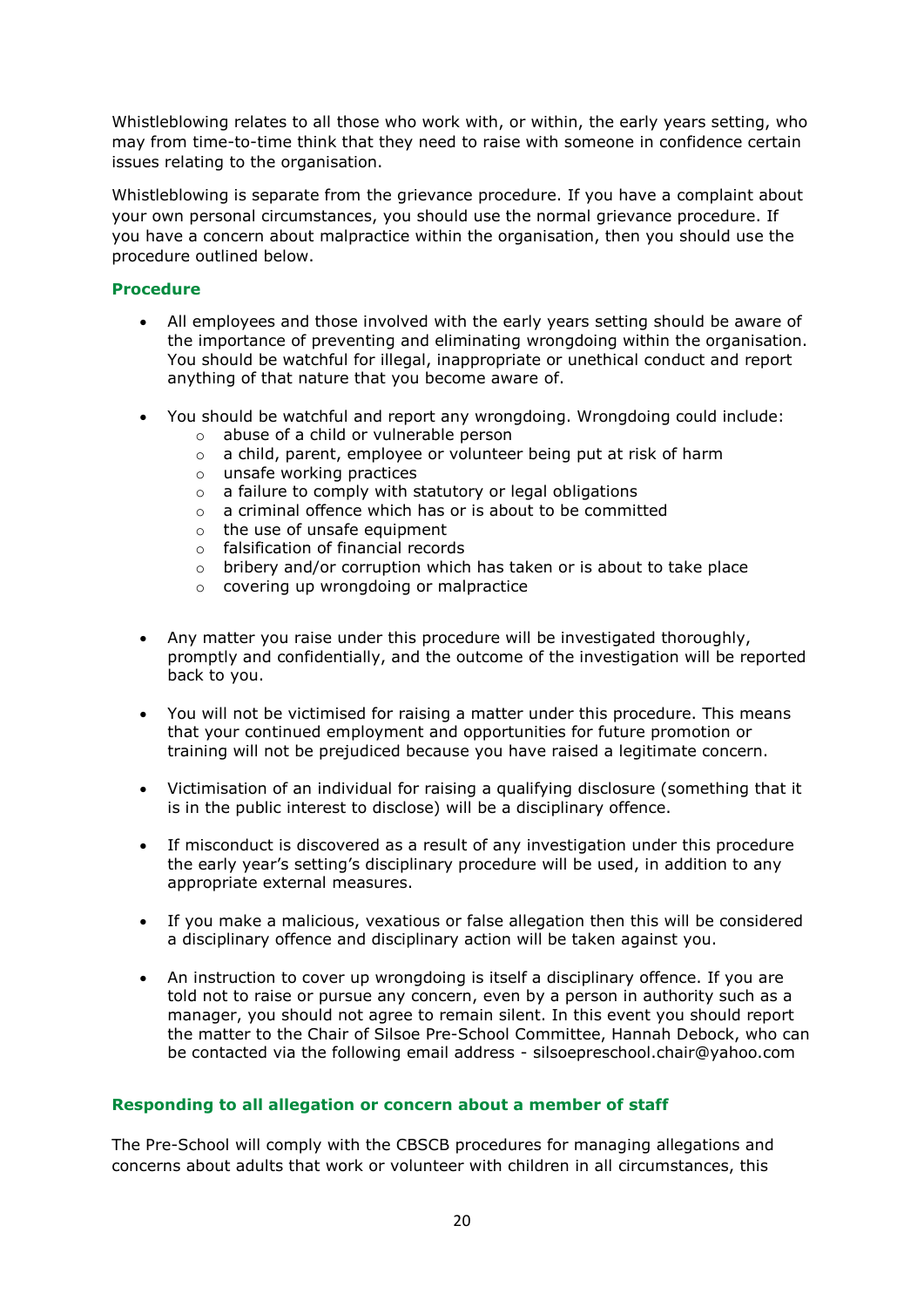procedure should be used in any case in which it is alleged that a member of staff, visiting professional or volunteer has:

- Behaved in a way that has harmed a child or may have harmed a child;
- Possibly committed a criminal offence against or related to a child; or
- Behaved in a way that indicates s/he may pose a risk of harm to children

Although it is an uncomfortable thought, it needs to be acknowledged that there is the potential for staff in Pre-School to abuse or mistreat children. All staff working within our organisation must report any potential safeguarding concerns about an individual's behaviour towards children and young people immediately. Allegations or concerns about colleagues and visitors must be reported direct to the Pre-School Manager unless the concern relates to them and then it must be reported immediately.

Alternatively concerns can be reported directly to the Local Authority Designated Officer (LADO) in children's social care.

 The LADO in Central Bedfordshire can be contacted on 0300 300 8142 or call the National Whistle Blowing Number - 0800 028 0285. Details of both external organisations are displayed in the Staff Room)

The LADO may request a referral, if this is requested the referral will be completed and submitted within 1 working day. The Pre-School will engage with the LADO at all stages of the management of the allegation / concern and comply with the Statutory Guidance contained within Keeping Children Safe in Education (2021) and the local procedures published by the CBSCB. In this regard, the Pre-School will consider whether it is necessary to suspend the member of staff while the allegation or concern is investigated, however all reasonable alternatives to manage the risk will be considered. Due consideration will be given to the view of the LADO in relation to suspension or in-work safeguards while a matter is investigated.

Should the Pre-School dismiss a member of staff/volunteer as a result of a substantiated allegation, or should a member of staff/volunteer resign before an investigation has been completed, in accordance with Statutory Duty a referral to the Disclosure and Barring Service will be made. If the member of staff is a qualified teacher, the Pre-School will in accordance with published guidance from the Department for Education consider whether a referral to the National College of Teaching and Leadership (NCTL) should be made.

The Pre-School will adhere to the Statutory Guidance contained within Keeping Children Safe in Education (2021) with regard to record keeping, references and compromise or settlement agreements.

The Pre-School will contact Ofsted within 14 days of an allegation against a staff member and inform them of the allegation and that LADO is investigating that allegation and that we will keep them informed of all findings and final steps taken.

#### **Domestic abuse is defined as being:**

Any incident or pattern of incidents of controlling, coercive or threating behaviour, violence or abuse between those aged 16 or over who are or have been intimate partners or family members regardless of gender or sexuality. This can encompass but is not limited to the following types of abuse:

• Psychology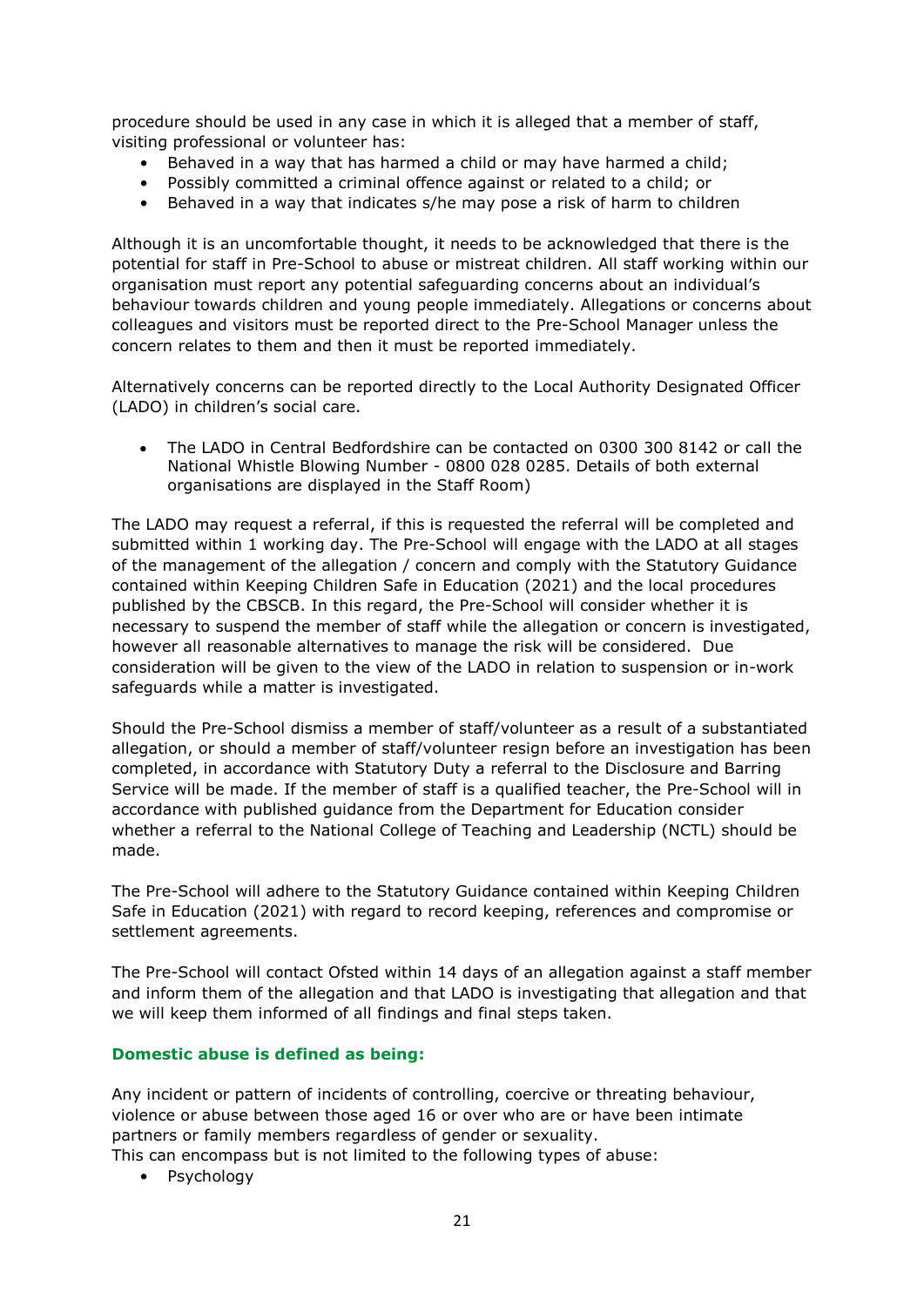- Physical
- Sexual
- Financial
- **Emotional**

Controlling behaviour is: a range of acts designed to make a person subordinated and/or dependent by isolating them from sources of support, exploiting their resources and capacities for personal gain, depriving them of the means needed for independent, resistance and escape and regulating their everyday behaviour.

Coercive behaviour is: an act or pattern of acts of assault, threats, humiliation and intimidation or other abuse that is used to harm, punish, or frighten their victim. This definition includes so called 'honour' based violence, female genital mutilation (FGM) and force marriage, and is clear that victims are not confined to one gender or ethnic group. Dealing with a disclosure of domestic abuse

- Offer the DASH risk assessment
- Offer sources of support
- Make a referral to MARAC if 'High Risk'

# **Online safety**

We take steps to ensure that there are effective procedures in place to protect children, young people and vulnerable adults from the unacceptable use of Information Communication Technology (ICT) equipment or exposure to inappropriate materials in the setting.

# **Procedures**

As Designated Safeguarding Lead, Tahmina Haque is the person designated to manage online safety.

# **Information Communication Technology (ICT) equipment**

- Staff and children only use ICT equipment belonging to the setting.
- The designated person is responsible for ensuring all ICT equipment is safe and fit for purpose.
- Second hand equipment is not used in the setting.
- All computers have virus protection installed.
- All devices are password protected.
- All ICT equipment for use by children is located in an area clearly visible to staff.
- All ICT equipment must be kept safe and secure. Staff must report loss or damage to the Manager immediately.
- All ICT equipment is PAT tested annually.
- USB devices are not used to store personal data.

# **Internet access**

- Parental permission is obtained for children to have supervised access to the internet for learning activities and parents are made aware of this policy.
- The designated person has overall responsibility for ensuring that children and young people are safeguarded and risk assessments in relation to online safety are completed.
- Children are not allowed to access social networking sites.
- The designated person ensures that safety settings are in place to ensure that inappropriate material cannot be accessed. Our computers and laptops are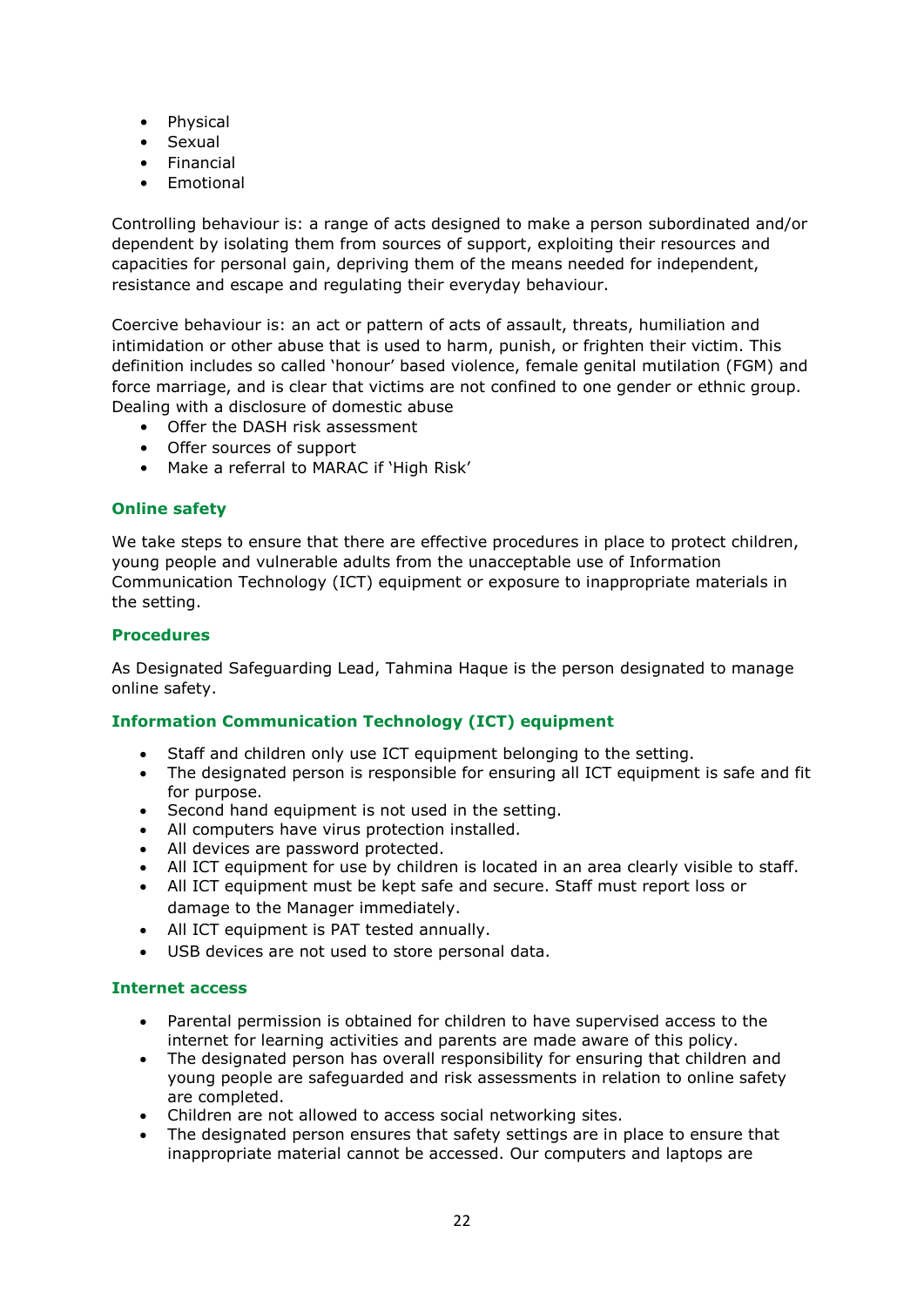protected by FortiGate web filtering and our iPads are set to block inappropriate content.

- If staff discover an unsuitable site, it must be reported immediately to the designated person responsible for online safety and recorded in the CIF Summary Record.
- Senior staff will ensure that regular checks are made to ensure that the filtering methods selected are appropriate, effective and reasonable.
- Staff must not access personal accounts whilst in Pre-School or change any of the settings.
- We will take all reasonable precautions to ensure that users access only appropriate material. However, due to the international scale and linked nature of internet content it is not possible to guarantee that unsuitable material will never appear on a Pre-School computer, laptop or iPad.
- The Pre-School cannot accept liability for the material accessed, or any consequences of internet access, however any incidents will be reported to the designated person responsible for online safety and recorded in the CIF Summary Record. The person responsible for online safety in conjunction with the person responsible for managing the network will decide upon the appropriate action to be taken to prevent the situation arising again.
- Children are taught the following stay safe principles in an age appropriate way prior to using the internet;
	- $\circ$  only go on line with a grown up
	- o be kind on line
	- o keep information about me safe
	- o only press buttons on the internet to things I understand
	- $\circ$  tell a grown up if something makes me unhappy on the internet
- Designated persons will also seek to build children's resilience in relation to issues they may face in the online world, and will address issues such as staying safe, having appropriate friendships, asking for help if unsure, not keeping secrets as part of social and emotional development in age appropriate ways.
- Staff report any suspicious or offensive material, including material which may incite racism, bullying or discrimination to the Internet Watch Foundation at [www.iwf.org.uk](http://www.iwf.org.uk/) and to the designated person for online safety.
- The designated person ensures staff have access to age-appropriate resources to enable them to assist children to use the internet safely.
- If staff become aware that a child is the victim of cyber-bullying, they follow safeguarding procedures and discuss this with their parent/carer and refer them to sources of help, such as the NSPCC on 0808 800 5000 or www.nspcc.org.uk, or Childline on 0800 1111 or [www.childline.org.uk.](http://www.childline.org.uk/)
- Suspicions that an adult is attempting to make inappropriate contact with a child on-line is reported to the National Crime Agency's Child Exploitation and Online Protection Centre at [www.ceop.police.uk.](http://www.ceop.police.uk/)

# **Email**

- Children are not permitted to use email in the setting. Parents/carers and staff are not normally permitted to use setting equipment to access personal emails.
- Staff do not access personal or work email whilst supervising children.
- Staff send personal information by encrypted email and share information securely at all times.

#### **Social media**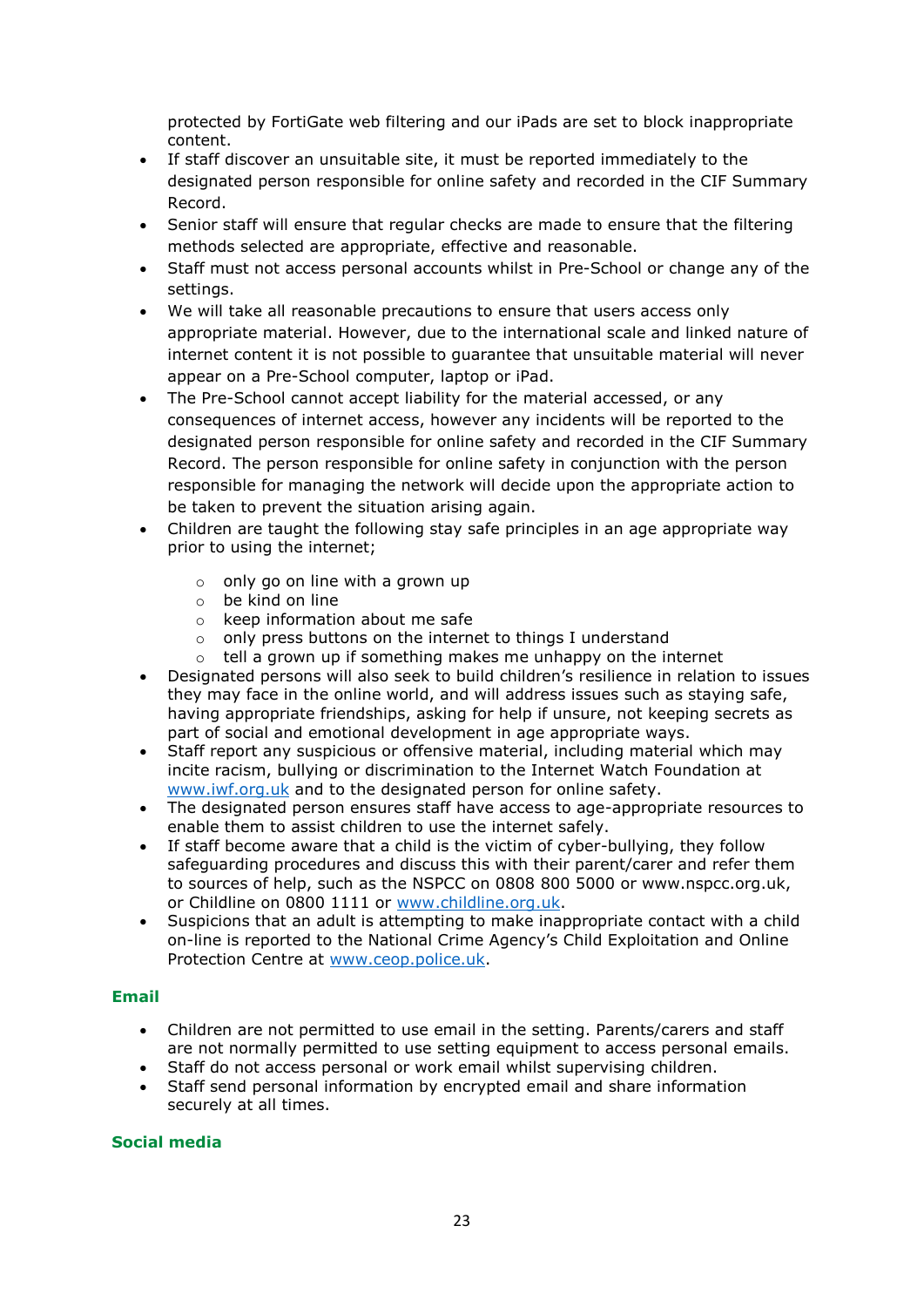- Staff are advised to manage their personal security settings to ensure that their information is only available to people they choose to share information with.
- Staff should not accept service users, children and parents/carers as friends due to it being a breach of expected professional conduct.
- In the event that staff name the organisation or workplace in any social media they do so in a way that is not detrimental to the organisation or its service users.
- Staff observe confidentiality and refrain from discussing any issues relating to work.
- Staff should not share information they would not want children, parents/carers or colleagues to view.
- Staff should report any concerns or breaches to the designated person in their setting.
- Staff avoid personal communication, including on social networking sites, with the children and parents/carers with whom they act in a professional capacity. If a Practitioner and family are friendly prior to the child coming into the setting, this information is shared with the manager prior to a child attending and a risk assessment and agreement in relation to boundaries is agreed.

# **Electronic learning journals for recording children's progress**

- A risk assessment is completed with details on how the learning journal is managed to ensure children are safeguarded.
- Staff adhere to the guidance provided with the system at all times.

## **Use and/or distribution of inappropriate images**

- Staff are aware that it is an offence to distribute indecent images. In the event of a concern that a colleague or other person is behaving inappropriately, the Safeguarding Children and Child Protection policy, in relation to allegations against staff and/or responding to suspicions of abuse, is followed.
- Staff are aware that grooming children and young people on line is an offence in its own right and concerns about a colleague's or others' behaviour are reported (as above).

#### **Further guidance**

NSPCC and CEOP Keeping Children Safe Online training: [www.nspcc.org.uk/what-you](http://www.nspcc.org.uk/what-you-can-do/get-expert-training/keeping-children-safe-online-course/)[can-do/get-expert-training/keeping-children-safe-online-course/](http://www.nspcc.org.uk/what-you-can-do/get-expert-training/keeping-children-safe-online-course/)

#### **Use of mobile phones and cameras**

We take steps to ensure that there are effective procedures in place to protect children from the unacceptable use of mobile phones and cameras in the setting.

#### **Personal mobile phones & camera watches**

#### **Mobile phones – children**

- Children do not bring mobile phones or other ICT devices with them to the setting. If a child is found to have a mobile phone or ICT device with them, this is removed and stored in a locked drawer until the parent/carer collects them at the end of the session.
- During working hours' staff, students and volunteers are not permitted to use personal mobile phones or wear watches with cameras in any of the classrooms, outdoor learning environments, toileting areas or during outings.
- During working hours' staff, students and volunteers should store their mobile phones, camera watches along with any other personal belongings securely in a locked cupboard.